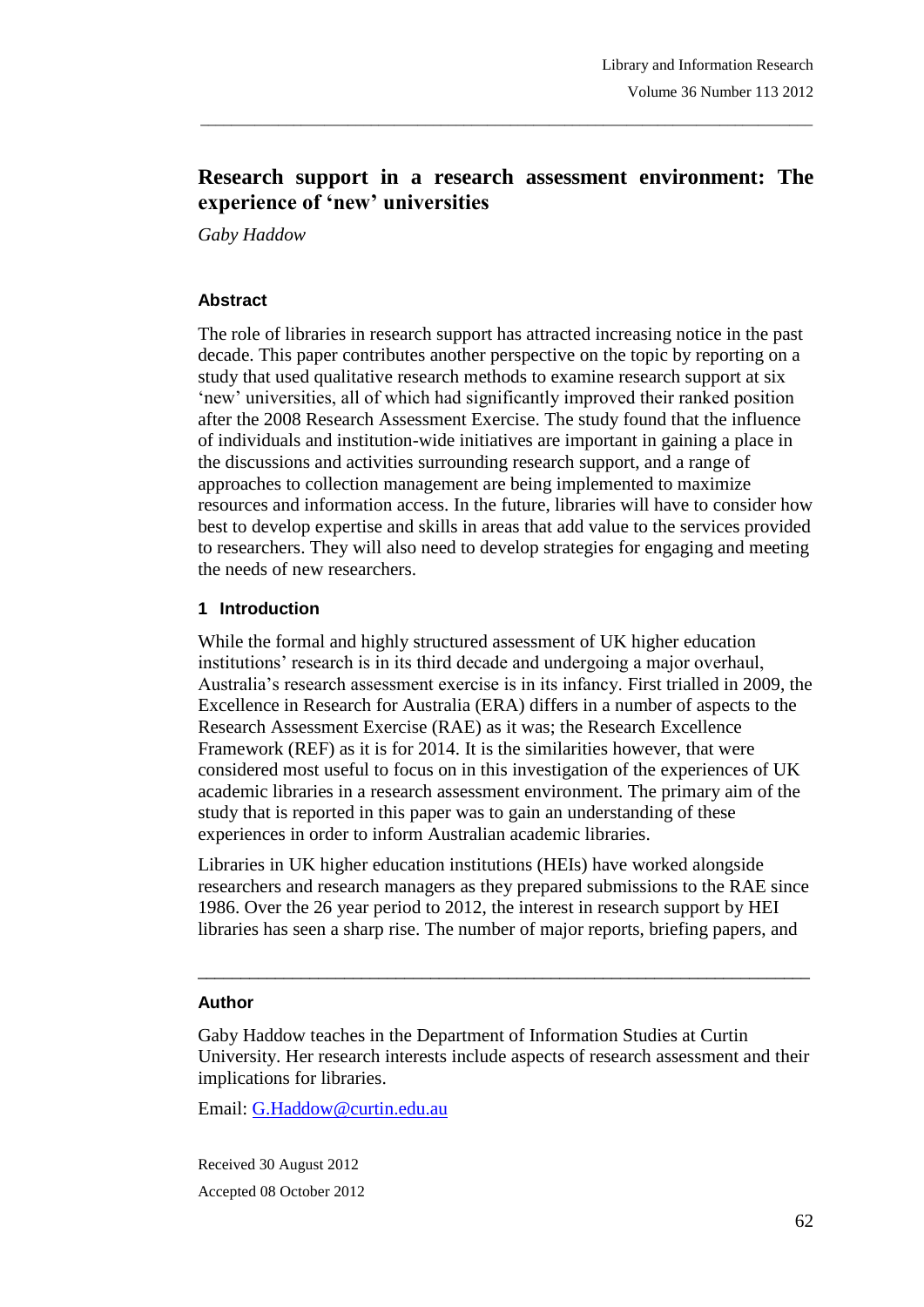articles are testament to the increasing focus on research support, much of it occurring since 2003 (see for example, Ashworth, 2009; Auckland, 2012; CIBER, 2010; Joint Information Systems Committee and British Library, 2012; Research Libraries UK and Research Information Network, 2011; Wakeham & Garfield, 2005). This body of literature is a valuable resource for the Australian academic libraries working in a research assessment environment. The study reported here was designed to contribute further to that literature, as well as to directly inform Australian academic libraries on how they can best support their institution in a research assessment environment.

\_\_\_\_\_\_\_\_\_\_\_\_\_\_\_\_\_\_\_\_\_\_\_\_\_\_\_\_\_\_\_\_\_\_\_\_\_\_\_\_\_\_\_\_\_\_\_\_\_\_\_\_\_\_\_\_\_\_\_\_\_\_\_\_\_\_\_\_\_\_\_\_\_\_\_\_\_\_\_

The study approached this question by investigating the experiences of libraries whose institution had significantly improved its ranking in the 2008 RAE. It further narrowed this criterion by including only those HEIs established around 1992, the so-called 'new' universities. The rationale for this decision is based on the researcher's own institution in Australia, which like the 'new' universities in the UK was established as a result of government policy designed to extend the availability of university education and reduce the number of different types of education institutions. Loosely based on a CIBER (2010) publication which reported on research support at four research-intensive universities in the UK, this study sought to gain a deep understanding of the role of libraries in a research assessment environment and how their services, collections and other activities contributed to successful RAE results. While the study was undertaken by an Australian and aimed to inform an Australian audience, its findings are equally, if not more relevant to academic librarians in the UK. Please note that the term 'library' has been used in this paper for consistency only and it does not reflect the range of titles used at the institutions that participated in this study and elsewhere.

# **2 Background**

With the primary aim to explore the potential for academic libraries to contribute to improved rankings in a research assessment activity, the study's initial objectives were to determine how academic libraries contributed to the 2008 RAE in relation to: staff training and expertise; additional resources for library staff and collections; services to researchers; collaboration between the library and other units in the university; and costs incurred in any the above.

The interest in research support in UK HEIs, and indeed across Europe (League of European Research Universities, 2012), has seen tremendous growth in the last decade. In part this can be ascribed to the work of the Joint Information Systems Committee (JISC, n.d.a), created in 1993, which engaged in a major expansion of its programmes in the late 1990s. The introduction of the Focus on Access to Institutional Resources (FAIR) programme in 2002 was instrumental in encouraging the establishment of institutional repositories in HEIs, and in 2009 the Research Data Management programme foregrounded another important initiative with implications for libraries.

An early paper (Hanson, 1995) commented on the predominantly passive/reactive nature of academic libraries in research support and pre-empted many of the issues raised in later publications, including institutional repository and RAE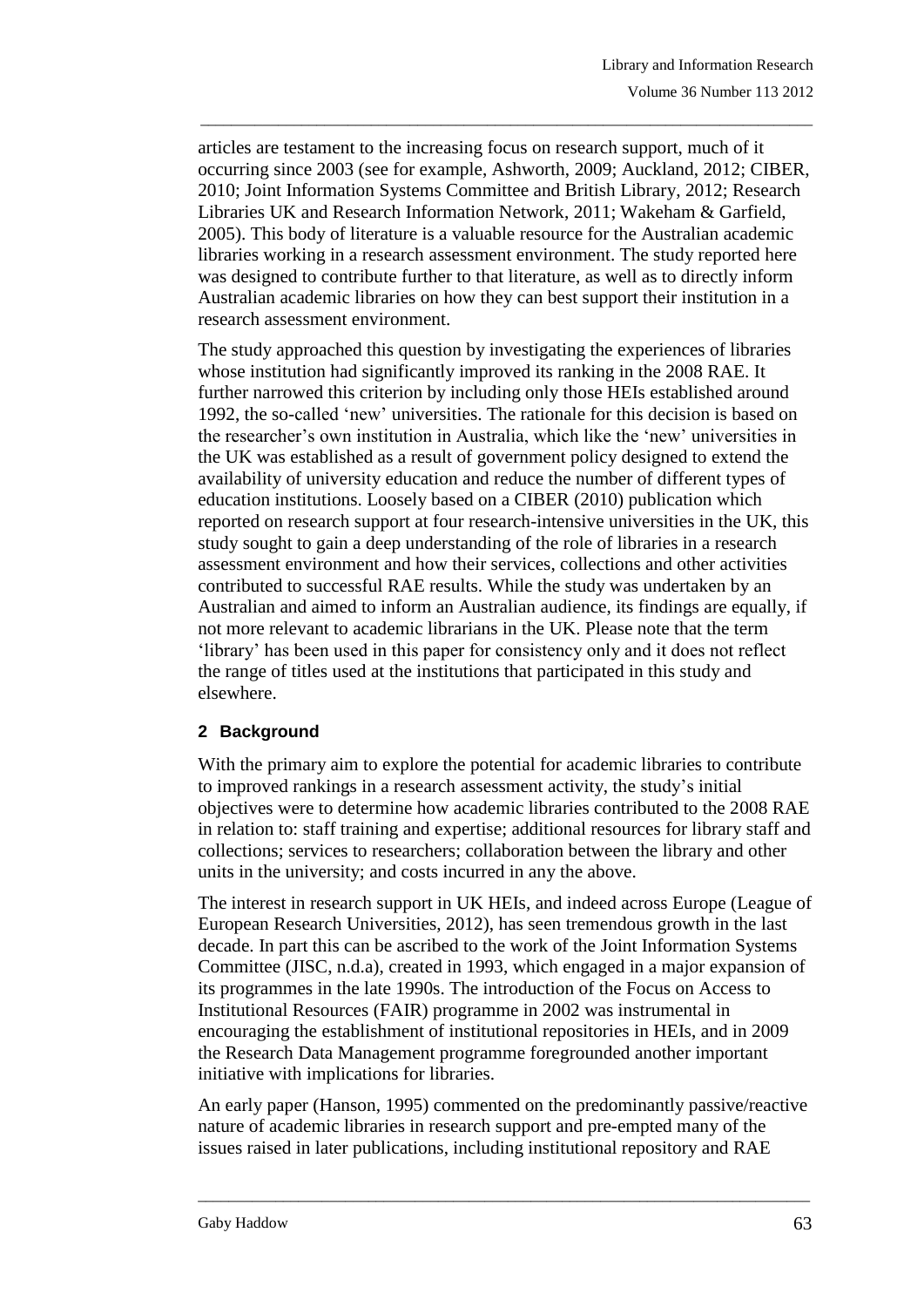activities with which libraries can engage. But it was a significant and large-scale study by the Research Support Libraries Group in 2003 which opened the topic to wider discussion. A recommendation of the report led to the creation of a new agency, the Research Information Network (RIN), which was responsible for commissioning a number of reports. This work, undertaken in RIN's eight-year existence, bears witness to the agency's impact in raising awareness of research support. Amongst the many findings of the 2003 report is a statement that illustrates the challenges faced by academic libraries then, and continues to this day: "Information providers have been hit by a double crisis of volume and cost which shows little sign of abating" (Research Support Libraries Group, 2003, 23).

\_\_\_\_\_\_\_\_\_\_\_\_\_\_\_\_\_\_\_\_\_\_\_\_\_\_\_\_\_\_\_\_\_\_\_\_\_\_\_\_\_\_\_\_\_\_\_\_\_\_\_\_\_\_\_\_\_\_\_\_\_\_\_\_\_\_\_\_\_\_\_\_\_\_\_\_\_\_\_

Between 2008 and 2012, several reports were published about research support (see for example: Auckland, 2012; CIBER, 2008, 2010; Joint Information Systems Committee and British Library, 2012; Kroll and Forsman, 2010; Research Libraries UK and Research Information Network, 2011). Some focused on research support directly, while others examined the value of libraries, the information behaviour of researchers of the future, and the skills required by library staff. Their conclusions range from painting a rather bleak future for libraries to highlighting their benefits to HEIs.

Two reports, CIBER (2010) and Kroll and Forsman (2010), were published following a collaboration between RIN and the Online Computer Library Center (OCLC). They used the research lifecycle (Joint Information Systems Committee, n.d.b) as a framework for examining research support at research-intensive universities, in the UK and US respectively. Notable in the findings is the level of researchers' awareness of library services and collections. For example, Kroll and Forsman (2010, 17) remark on the contrast between researchers' reliance on electronic journals "but spend little or no thought on how that content is made available to them". The authors also note researchers' lack of awareness of the expertise residing in libraries and the services available to them (Kroll and Forsman, 2010, 18). Similar issues were raised by Wakeham and Garfield (2005, 181) who suggested the relationship between the library and researchers is becoming more distant with the increasing availability of electronic resources. According to the CIBER (2010, 19) report, researchers by-pass the library for resources that are not easily accessible, using instead "informal exchange of journal articles" and there is a perception that libraries are primarily about collections and students. Common to the CIBER and OCLC studies was that "information-based support services … tend to focus on the initial and latter stages of the research process" (CIBER, 2010, 17). These are the 'ideas' and 'publications' stages of the research lifecycle. It also appeared that there was "little enthusiasm or awareness of the benefits claimed for institutional repositories" (CIBER, 2010, 15), an important mechanism for promoting research and increasing the visibility of a researcher's work. Amongst its recommendations, the CIBER report points to the importance that libraries collaborate with their institution's research office when considering research support activities.

Presenting a more optimistic view on the value of libraries in research support, a Research Libraries UK and RIN report (2011) mapped characteristics of libraries to research-related 'end benefits'. Contrasting with the CIBER (2010) findings,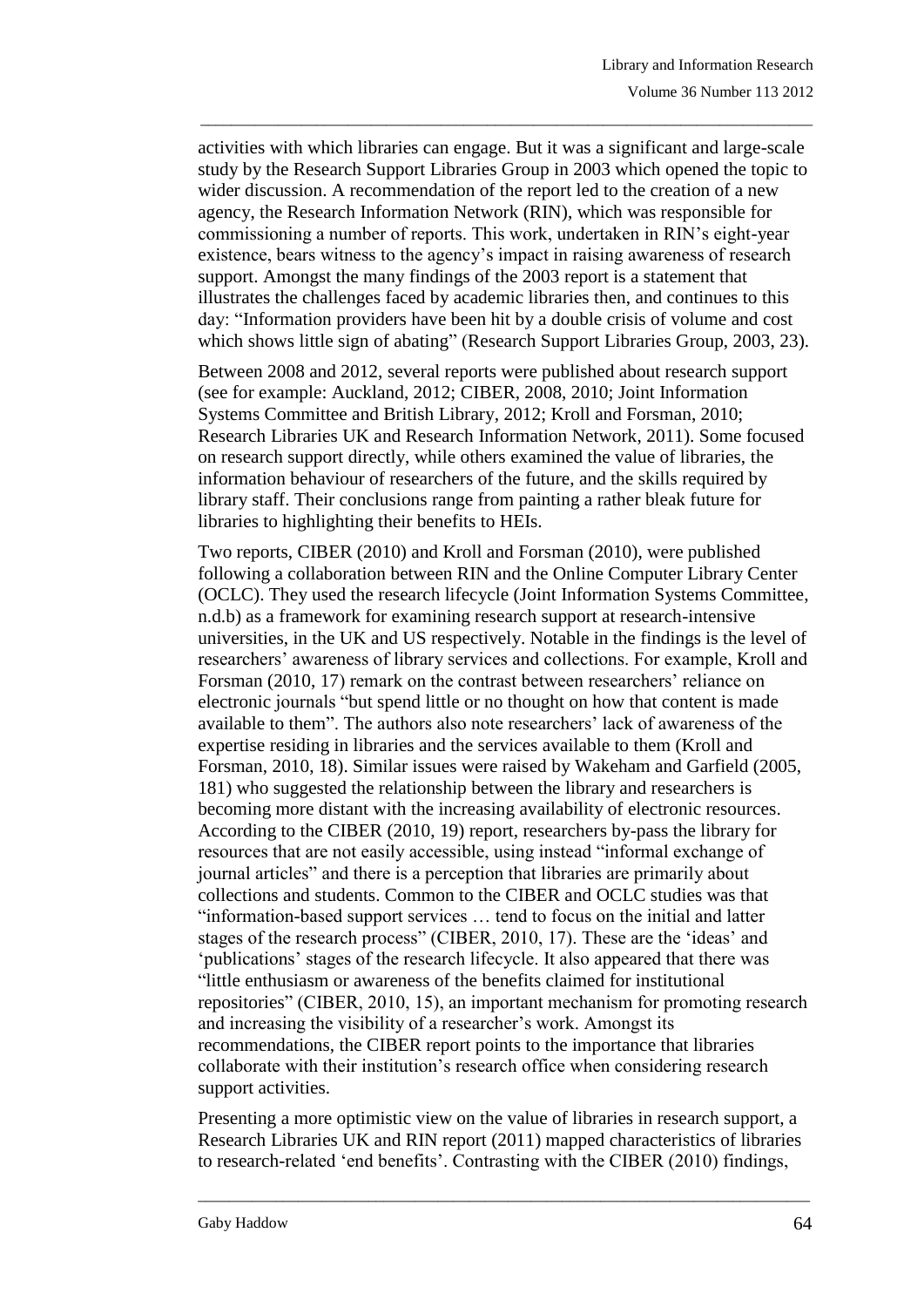this study noted the library-managed institutional repository "has significantly increased its profile as a service that can provide valuable support to research across the institution" (Research Libraries UK and Research Information Network, 2011, 20) and saw repositories "playing a crucial role in the preparations and submission" to REF 2014 (36). The adoption and implementation of research information systems was regarded as a further opportunity for libraries to contribute through their institutional repositories (Research Libraries UK and Research Information Network, 2011, 37). The report commented on the ongoing importance of archives and special collections to some disciplines; a role also outlined by Ball and Spencer (2011). Research Libraries UK and Research Information Network (2011) recognised the range of strategies in place to meet the information needs of researchers while operating within limited budgets and remarked on two important characteristics of libraries which, to some extent, protect it. They are perceptions of the library in an "impartial position at centre of institution" (Research Libraries UK and Research Information Network, 2011, 39) and the "legacy perception of library as home of knowledge" (61). It warns the latter may not persist into the future as new generations of researchers born into a digital world increasingly enter the academic workforce (Research Libraries UK and Research Information Network, 2011, 61).

\_\_\_\_\_\_\_\_\_\_\_\_\_\_\_\_\_\_\_\_\_\_\_\_\_\_\_\_\_\_\_\_\_\_\_\_\_\_\_\_\_\_\_\_\_\_\_\_\_\_\_\_\_\_\_\_\_\_\_\_\_\_\_\_\_\_\_\_\_\_\_\_\_\_\_\_\_\_\_

The information behaviour and information skills of future researchers have been the subject of two reports (CIBER, 2008; JISC and the British Library, 2012). A common finding was that the new generation of researchers are no better equipped than their older colleagues in relation to information skills. Where they differ is how new researchers seek information, which is increasingly without the assistance of libraries (peers are often the preferred source), and it is this factor that makes it critical for libraries to "start … effecting that shift from a contentorientation to a user-facing perspective and then on to an outcome focus" (CIBER, 2008, 34).

To address the changes taking place in the research workforce, Auckland (2012) sought to identify the skills required of library staff to support research in the future. Important amongst the findings were the skills to forge relationships in the research community, including collaborating on research projects, and data management and curation skills (Auckland, 2012, 43). Knowledge of bibliometrics and the capacity to support research assessment activities, as well as a role in "scholarly communication and the effective dissemination of research outputs" (Auckland, 2012, 78) were also noted as highly desirable.

Knowledge of bibliometrics gained importance with the redesigned REF. Until 2008, evaluation of all RAE units of assessment (UoA) relied solely on peer review. From 2014, citations will be available to inform assessments in a number of discipline areas, primarily the sciences. The use of citations in research assessment has been implemented in the Australian ERA and despite some changes to the discipline areas subject to citation analysis, they remain a key assessment mechanism. Significantly for libraries, expertise relating to citations and the various indicators drawn from citation analysis are closely associated with library and information science research and practice. As skilled users of citation resources, such as *Web of Science*, the inclusion of citations in research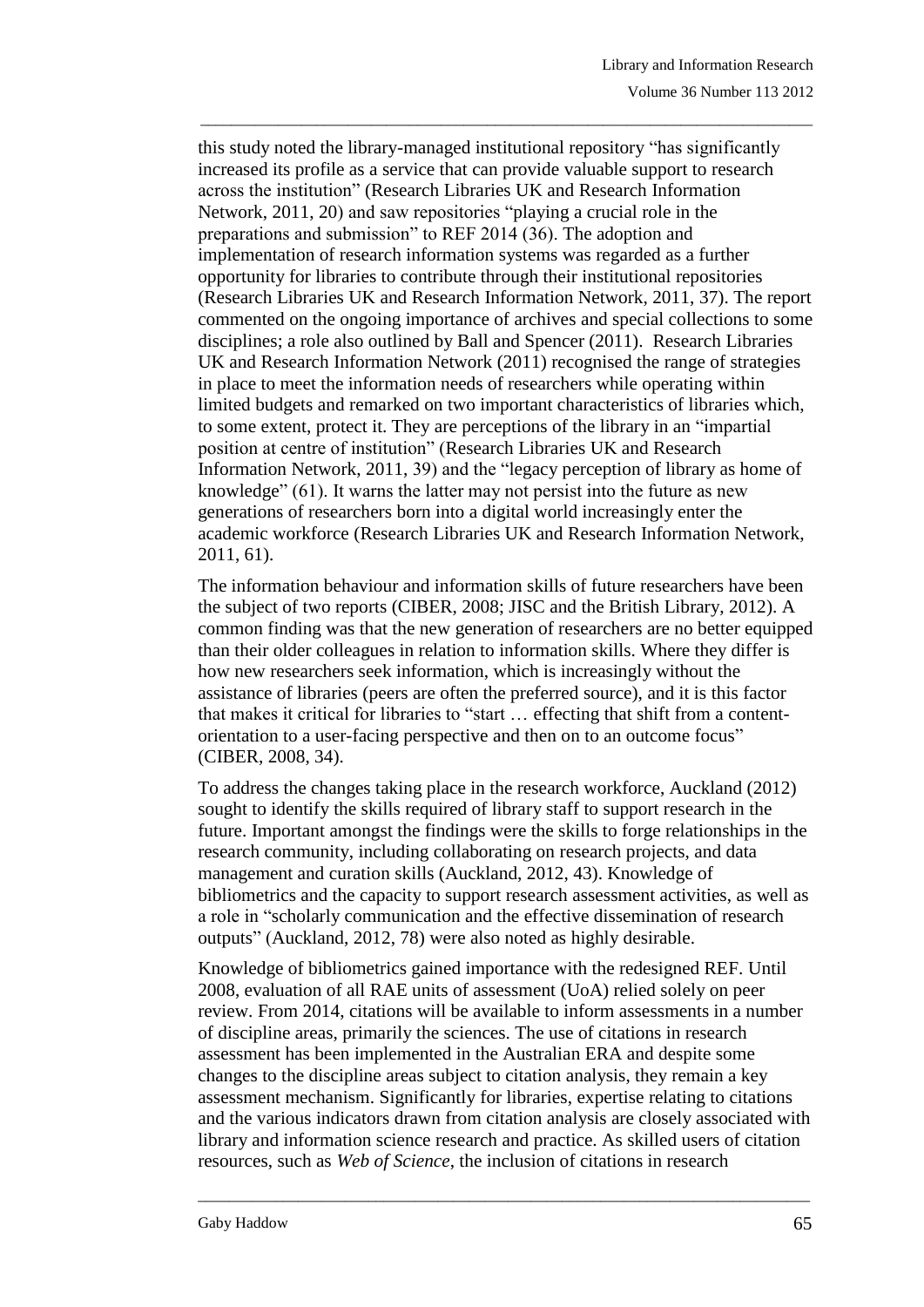assessment presents an opportunity for libraries to contribute to their institution's research assessment activities. This has been acknowledged in a number of papers (Ashworth, 2009; Bradbury and Weightman, 2010) describing the research support provided by libraries at UK HEIs and in the appointment of a bibliometrics librarian at a research-intensive university in the UK (CIBER, 2010).

\_\_\_\_\_\_\_\_\_\_\_\_\_\_\_\_\_\_\_\_\_\_\_\_\_\_\_\_\_\_\_\_\_\_\_\_\_\_\_\_\_\_\_\_\_\_\_\_\_\_\_\_\_\_\_\_\_\_\_\_\_\_\_\_\_\_\_\_\_\_\_\_\_\_\_\_\_\_\_

The use of citation data is one of the most important differences between the ERA and the REF. In the former, citations data is a primary indicator of quality for all science fields and several social sciences, whereas the REF is using citations data as supplementary to peer review. In addition, a UK HEI can select the UoAs it will submit for assessment while Australian universities are required to submit all eligible outputs for assessment.

# **3 Methods**

To gain a deep understanding of the role of academic libraries in a research assessment environment, qualitative research methods were adopted in this study. Semi-structured in-person interviews were recorded and transcribed by the researcher, and the data were analysed using the constant comparative method (Westbrook, 1994). Ethics approval to conduct the study was granted by the researcher's university.

### **3.1 Selection of participants and interviews**

The selection of universities for inclusion in the study was based on two criteria, firstly that the institution had gained university status in the 1990s, known as 'new universities', and secondly the institution had experienced a substantial rise in the *Times Higher Education* rankings (2008) between the 2001 and 2008 RAEs. On the basis of these criteria, six institutions were contacted to participate in the study. They were: Anglia Ruskin University; Birmingham City University; Bournemouth University; the University of Brighton; the University of East London; and the University of Hertfordshire.

A summary of information from the library and research office webpages at each of the universities was prepared for the researcher's purposes only. From this information, a senior manager at each library was identified and sent a personally addressed email explaining the purpose of the study and requesting participation by relevant staff. All managers agreed to participate and nominated a staff member to arrange an interview time. Information sheets, consent forms and discussion points for the interviews were distributed to the nominated staff at least a week prior to the arranged time. The interviews took place in February and March 2012 at a location chosen by the participants. In total, fifteen people participated in the six interviews. Four interviews were attended by two or more library staff, and a staff member associated with the research office attended two of the interviews. The interviews were recorded and conducted as a group discussion. All those attending contributed to the discussion, which lasted 90 minutes on average. Field notes were prepared immediately following each interview and these included the main points raised and the researcher's perceptions of the interview and issues faced at the institution. Additional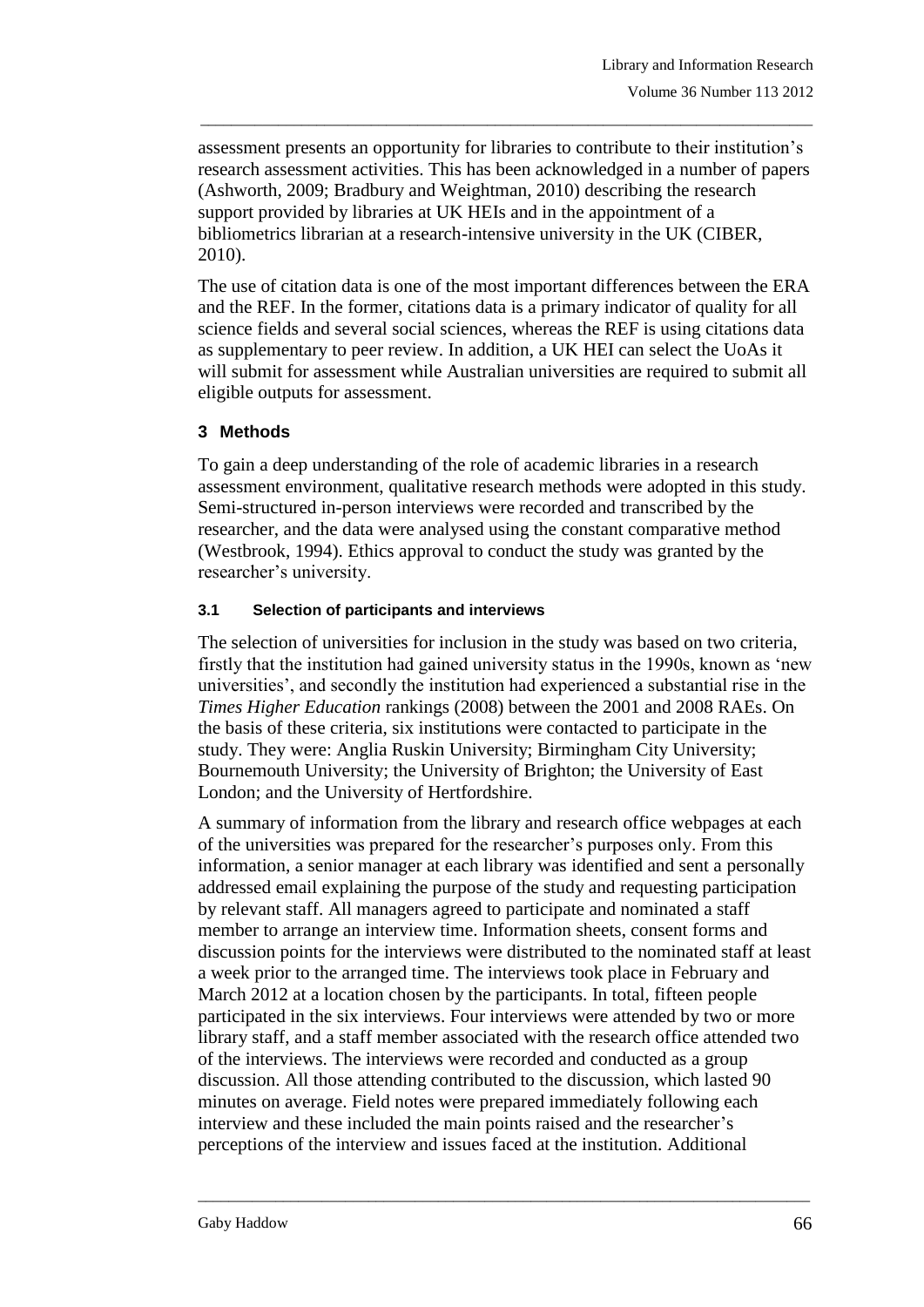documentation, such as strategic plans, lists of programs delivered by the library, and papers written by participants for conferences or publication, was made available to the researcher at the interview or soon afterwards via email.

\_\_\_\_\_\_\_\_\_\_\_\_\_\_\_\_\_\_\_\_\_\_\_\_\_\_\_\_\_\_\_\_\_\_\_\_\_\_\_\_\_\_\_\_\_\_\_\_\_\_\_\_\_\_\_\_\_\_\_\_\_\_\_\_\_\_\_\_\_\_\_\_\_\_\_\_\_\_\_

A verbatim transcription for each of the interview recordings was undertaken by the researcher. Combined with the impressions gained during the interviews, the process of transcribing provided invaluable additional insights into the issues discussed and assisted in the identification of themes in the data analysis stage.

#### **3.2 Data analysis**

In the data analysis stage, an iterative and systematic approach was taken to identifying themes. Bradley's (1993, 445) method of "identifying meaningful units, grouping these together in categories, and developing relationships between categories" was applied to the interview transcripts and other documentation. Common points in the interview texts were highlighted and reconsidered following the reading of each transcript, so that "joint coding and analysis during the continual review of data" took place (Westbrook, 1994, 246). In this way, interim summaries (Walliman, 2011) were created and a series of possible themes identified and then reviewed, comparing where these themes may differ across the data. The aim of the analysis was to reveal the central issues raised by participants, without losing individual perspectives or the context in which the participants responded. Finally, a draft of the paper was sent to participants encouraging their feedback. This step was taken to ensure the researcher's interpretation of participants' comments was reasonable and did justice to their own recollection of the interview. Feedback was received from three participating libraries.

The inclusion of participants' quotes below serves to enrich the findings reported. To ensure confidentiality and anonymity the quotes are not identified in any way.

# **4 Findings**

Each of the universities included in the study had improved their position in the Times Higher Education ranking of RAE results between 2001 and 2008: from 80 to 59; 91 to 65; 93 to 58; 96 to 68; 107 to 75; and 121 to 86. These represent significant rises in the ranking - between 21 and 35 places. Alongside the recognition of improved research performance, the universities remain committed to delivering a wide range of courses to large student populations. Student numbers at the six universities vary; the smallest being around 17,000 students to the largest with 31,000 students. Teaching and research activities at the universities are spread across at least two campuses, in some cases located in different towns which not only involves substantial travel and time but also has implications for collection development. The libraries are differently named and managed under different structures. Some are stand-alone units, others include 'learning' in their title, and some are part of much larger management units which include university information systems.

From the extensive qualitative data gathered in the interviews, websites and other documents, several overlapping themes emerged that widened the initial focus of this study from library activities to encompass university strategy, structures and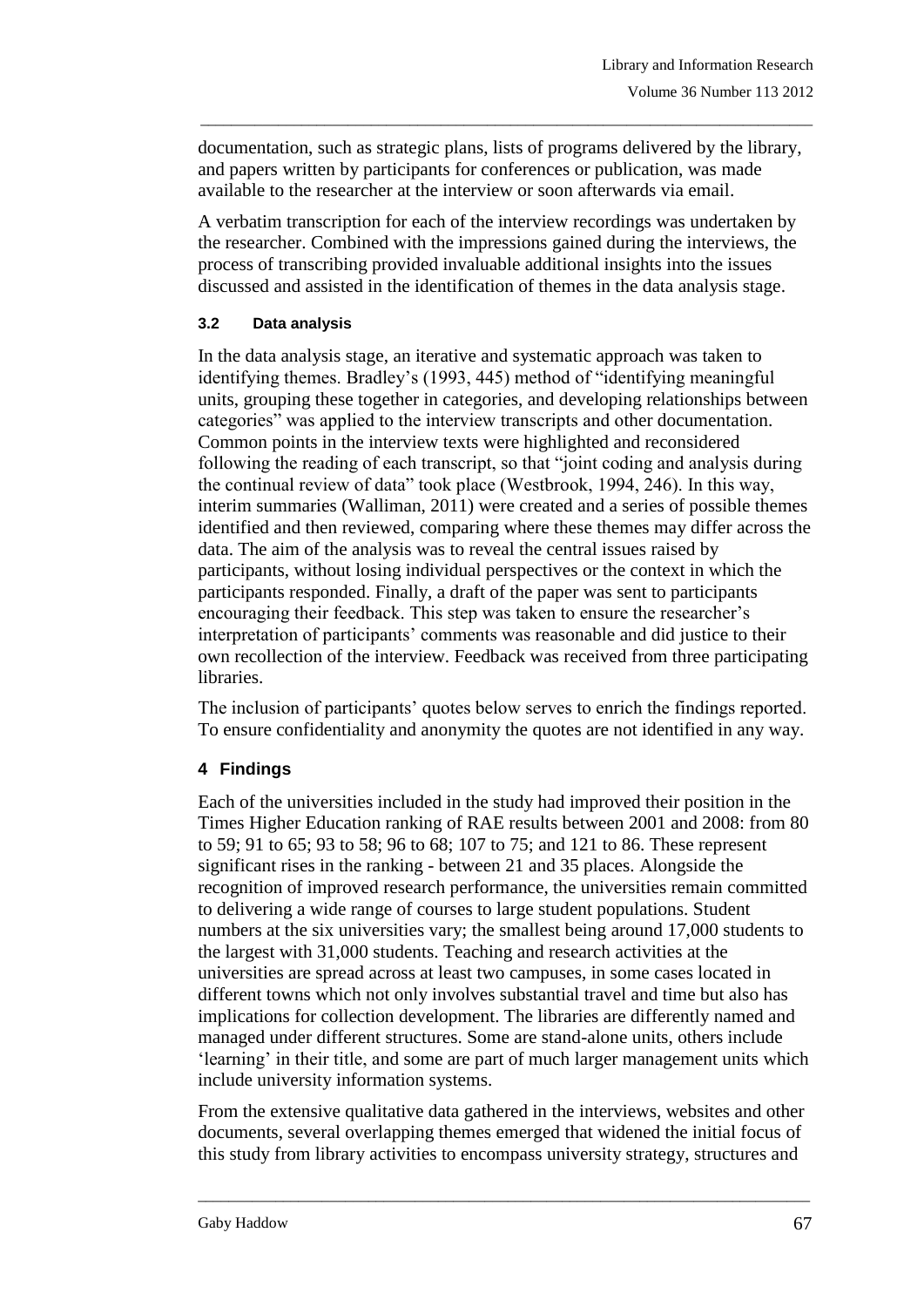systems, and the future. These broad themes are discussed below with quotes (in italics) by participants to illustrate particular perspectives; beginning with a general overview of how the 2008 RAE results influenced or were influenced by local events at each university.

\_\_\_\_\_\_\_\_\_\_\_\_\_\_\_\_\_\_\_\_\_\_\_\_\_\_\_\_\_\_\_\_\_\_\_\_\_\_\_\_\_\_\_\_\_\_\_\_\_\_\_\_\_\_\_\_\_\_\_\_\_\_\_\_\_\_\_\_\_\_\_\_\_\_\_\_\_\_\_

#### **4.1 2008 RAE success**

The universities' 2008 RAE success appeared to rest on a few strong research areas. With 67 units of assessment (UoAs) available for submission in 2008, the participant universities made submissions to at most 15, and as few as 7 UoAs. In accounting for the 2008 results, participants noted it was:

*very strategically done*

*very much a targeted submission...we wanted to make sure it was quality rather than quantity*

*all carefully controlled from centre*

*a… central group making decisions about what was included and what wasn't*

A research office participant remarked: "those universities that do well must be organised".

While these comments indicate that the universities took a strategic approach to the 2008 RAE, it was the excellent results that raised the profile of research across the university still further. This is evident in the participants' descriptions of the post-2008 period, such as:

*he [Vice Chancellor] was very much pursuing the switch to research and to research-led teaching*

*there's been quite a lot of tactical thinking about where the university should be going*

*there was the wider research strategy in the sense of increasing participation in research and supporting researchers*

The initiatives and activities that have occurred since 2008 are discussed below, but it is worth noting that in relation to the 2008 RAE success, as the *Times Higher Education* (2008) article states: "it is not clear how much these improvements will convert into funding". In some cases additional research funding gained through the 2008 RAE was distributed to the discipline areas involved in the submission or it was used to establish strategic research grants and training schemes. At one university the library secured additional research resources after the 2001 RAE and another received capital funding for one-off resources following the 2008 RAE, but generally, as one participant remarked, "it didn't come our way".

There was little evidence of the libraries' contribution to the 2008 RAE with the exception of the library which had received funding to acquire new resources after the 2001 RAE. In this case participants recalled "the research administrators found us very useful for helping them cope with getting the submissions right" and one academic specifically noted the library's contribution in an email. Otherwise, participants speculated that library staff working closely with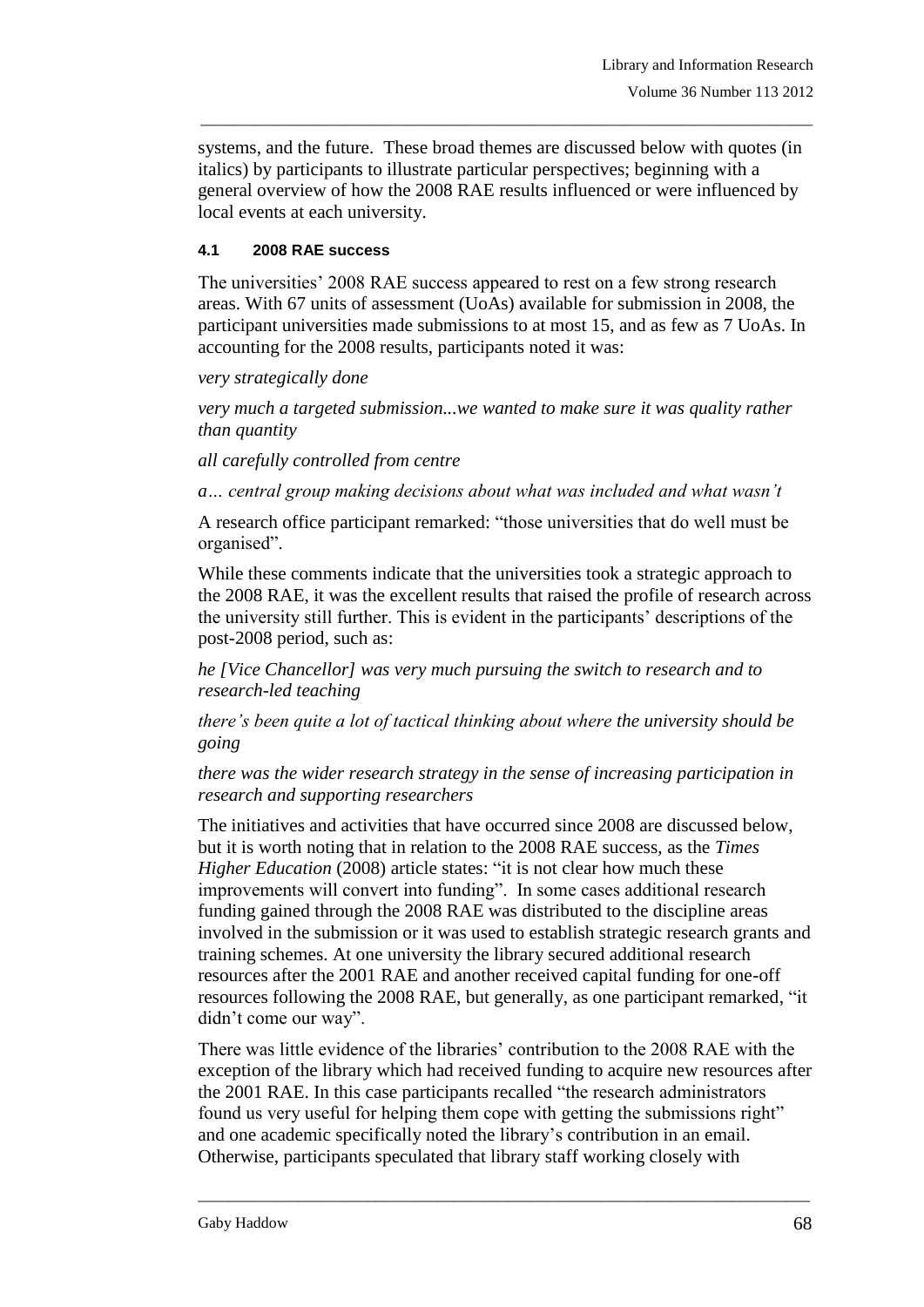submitting areas may have rendered assistance in finding hard copies and bibliographic details of publications, but most often "there wasn't any requirement for help from the Library to prepare the submission".

\_\_\_\_\_\_\_\_\_\_\_\_\_\_\_\_\_\_\_\_\_\_\_\_\_\_\_\_\_\_\_\_\_\_\_\_\_\_\_\_\_\_\_\_\_\_\_\_\_\_\_\_\_\_\_\_\_\_\_\_\_\_\_\_\_\_\_\_\_\_\_\_\_\_\_\_\_\_\_

### **4.2 Strategy, (re)structures, and culture**

Although several of the universities had experienced a maturing of research prior to 2008, an overarching sense gained from the interview data was that the years just before and after 2008 were significant in terms of the increased involvement of the libraries and the development of a whole-of-university research strategy. This is illustrated in one participant's comment: "really it's been the build-up since then when the greatest changes have happened".

Strategic efforts to increase and support research at the universities have included the recruitment of new senior managers with a remit to drive research, the establishment of internal research grants and the introduction of human resources policies that require academic staff to have completed or be working towards a PhD. Accompanied by restructures aimed at managing strategy, most of the universities have experienced a culture change that has seen research "on an equal billing" with teaching and learning which had been the primary focus for many years. Voluntary severance or redundancy schemes, while not unique to this period, were implemented in a number of the universities to give priority to research-active academic staff.

In terms of strategy from 2008 until the present, participants commented:

*the University has restructured recently and in recognition of its really very ambitious aims of research grant capture and so forth*

*the message from the top is very much we are also a research university*

*there was the wider research strategy in the sense of increasing participation in research and supporting researchers*

*[there is a new] teaching and learning strategy which is very much based on a research culture filtering down*

This last reference to linking research and teaching was evident at all the universities; mindful of the funding gained from teaching but with their sights set on increasing research activity. At one university where there always "has been a culture, even if you are a teaching academic that you would be an active researcher as well", a participant also recognised that "research is so focused on now". A consequence of these shifts in strategy is discussed below.

The Vice Chancellor (VC) was seen as the main catalyst for the changes that occurred, whether related to structures or processes. Five of the universities had appointed a new VC between 2007 and 2009, and their influence was remarked on, for example:

*the situation at the University had changed with the new Vice Chancellor who identified research in general, and competing in the RAE in particular, as a strategic priority*

\_\_\_\_\_\_\_\_\_\_\_\_\_\_\_\_\_\_\_\_\_\_\_\_\_\_\_\_\_\_\_\_\_\_\_\_\_\_\_\_\_\_\_\_\_\_\_\_\_\_\_\_\_\_\_\_\_\_\_\_\_\_\_\_\_\_\_\_\_\_\_\_\_\_\_\_\_\_\_

*there has been a whole sea-change since the VC has been with us*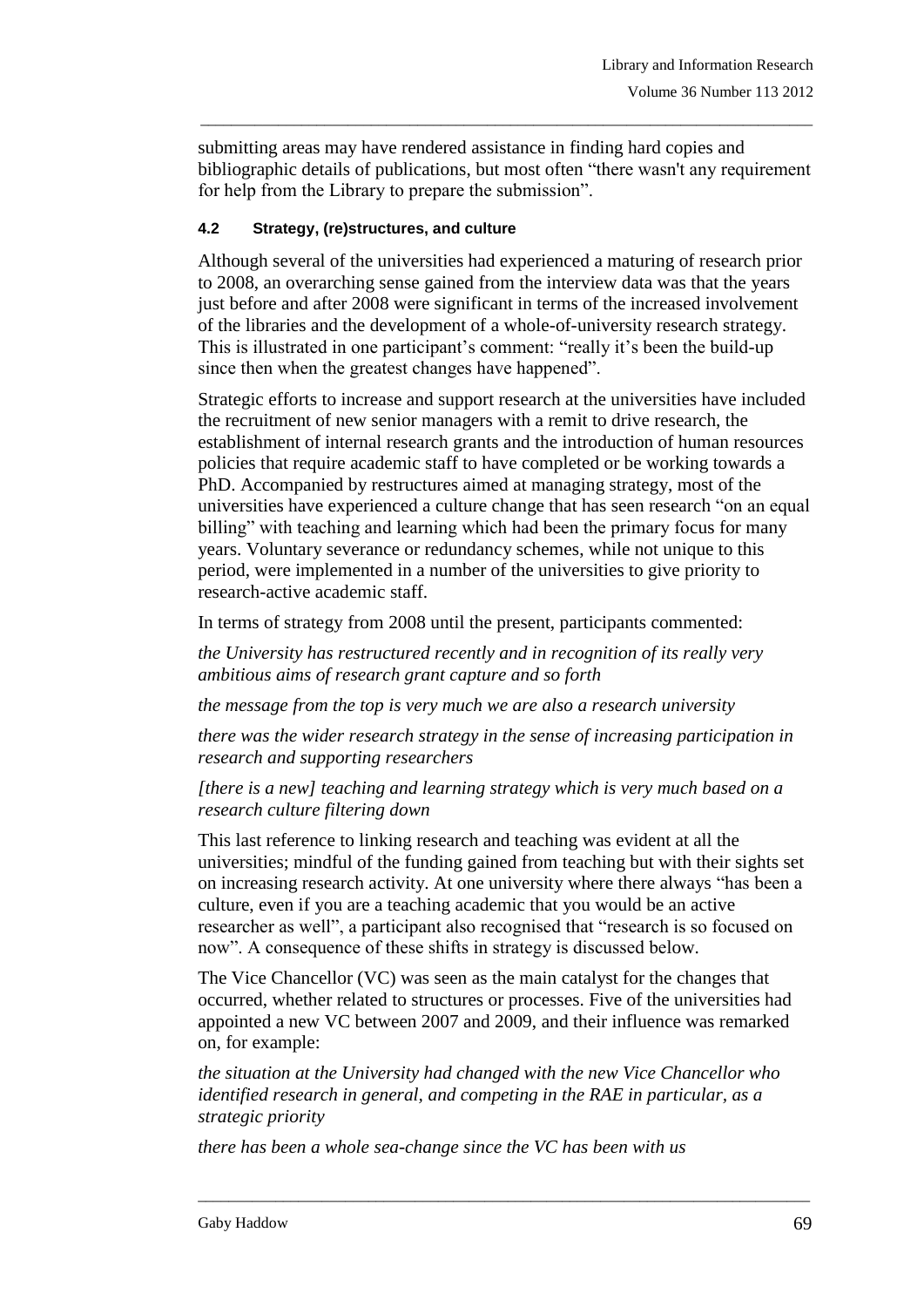*when [the VC] came there was virtually no central knowledge or control of research*

New strategies, restructures in senior management and faculties, and culture change have flowed on to how the library is managed and its relationship with the research community. As one participant remarked:

\_\_\_\_\_\_\_\_\_\_\_\_\_\_\_\_\_\_\_\_\_\_\_\_\_\_\_\_\_\_\_\_\_\_\_\_\_\_\_\_\_\_\_\_\_\_\_\_\_\_\_\_\_\_\_\_\_\_\_\_\_\_\_\_\_\_\_\_\_\_\_\_\_\_\_\_\_\_\_

*the same cultural shift that was going on throughout the university, we obviously had to keep pace with that and changing from a learning and teaching to a research institution.*

### **4.3 The library, the research community and the systems**

All libraries involved in the study had undergone or were in the process of restructuring, which included assigning the responsibility for research support to specific positions or units. In most cases these restructures were supported by strategy documents, in-house working groups and training. As the libraries were at various stages of progress in relation to structures and positions, their experiences differed as to how the changes were working, or going to work in the future. For some the change in the university's strategic direction and its impact on the library had been unexpected:

*there's been a lot of pressure on us as a central service to be supporting research and that had come fairly out of the blue for us*.

Others were still finding their way in the strengthened research support role:

*it's very early days but we are making inroads into how to contribute into the doctoral program and I think there will be much more fertilisation between the research office and us.*

Often the success of implementing research support initiatives was due to the influence of an individual making a difference through their position and/or personality. Reflecting on these individuals, and the relationship between the library and research activities, participants made the following comments:

*there is a clearer research strategy now coming out of [the library] and I think one of the reasons for this is that until two years ago we didn't have a head of library services*

*if it was now we were doing the RAE [the research office participant] would rely more on the library because the relationship we have now is very different*

*it's about individuals and a very good example is that until [the participant librarian] arrived I [the research office participant] didn't have anything to do with the library*.

A number of the participants discussed the importance of academics and senior managers who were library supporters, expressed as 'pro-library', 'enthusiastic about libraries', and 'a big fan of the library'. These members of the academic community can influence whether library staff gain representation on research committees and increase the library's visibility across the university. Certainly, research committee attendance at senior management and faculty levels was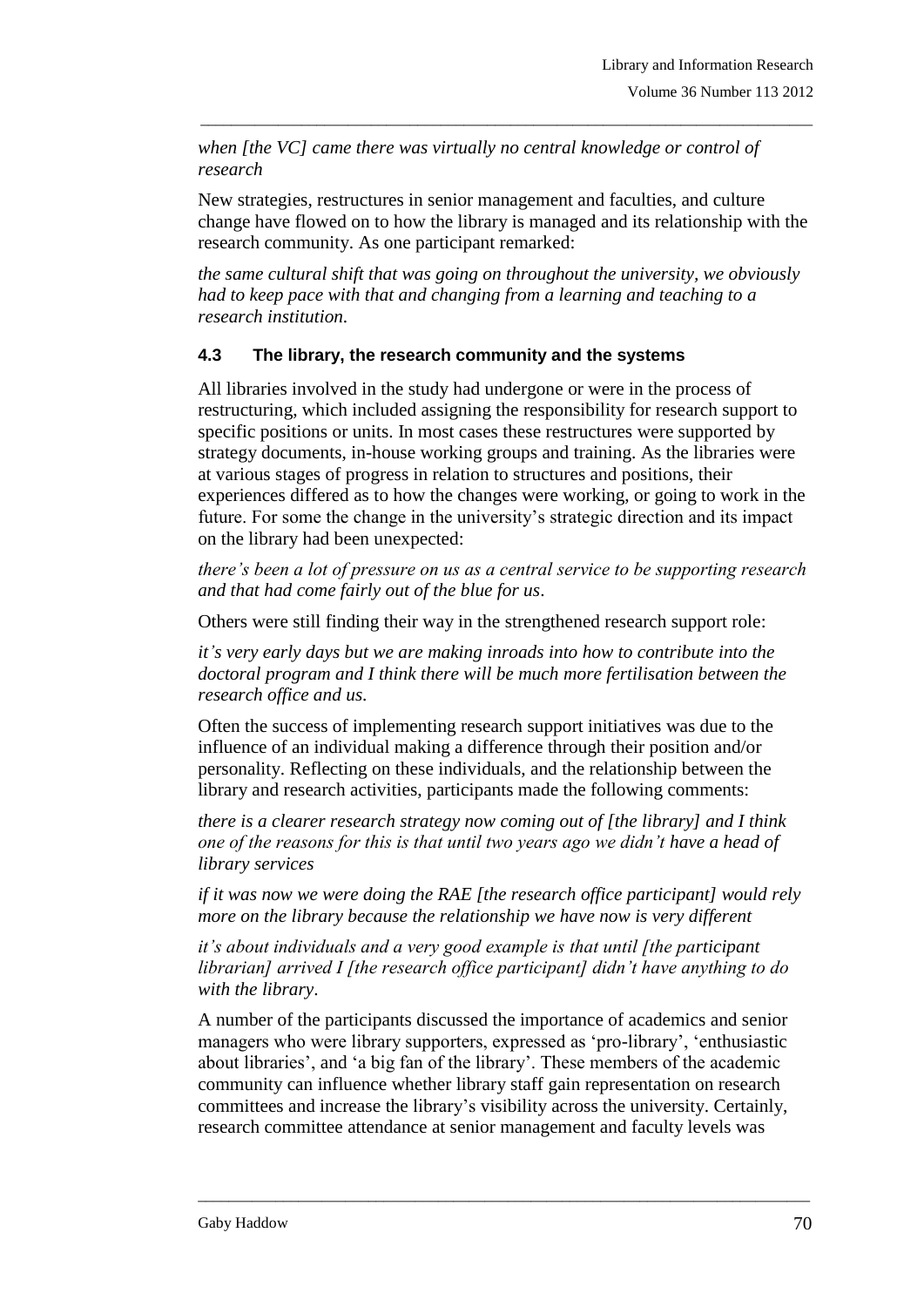viewed as positive and necessary to ensure the library is aware of research strategy and the discussions taking place, demonstrated in the remarks:

*we do turn up to these meetings and we do contribute, so we're not just observers, we're there*

\_\_\_\_\_\_\_\_\_\_\_\_\_\_\_\_\_\_\_\_\_\_\_\_\_\_\_\_\_\_\_\_\_\_\_\_\_\_\_\_\_\_\_\_\_\_\_\_\_\_\_\_\_\_\_\_\_\_\_\_\_\_\_\_\_\_\_\_\_\_\_\_\_\_\_\_\_\_\_

*being a constituted member, a longstanding one, does mean that they do recognise the contribution that you make*.

Along with the influence of people in developing relationships, institutional repositories (IR) were pivotal in bringing the library and research areas closer at four of the universities. In one participant's words, the IR "changed the playing field". The introduction and implementation of the IR, regardless of which unit had primary responsibility, led to increased cooperation and collaboration between the library and research units at the university. Established between 2006 and 2009, three of these IRs were the responsibility of the library, several with seed funding from JISC, and originally populated with bibliographic information of submissions for the 2008 RAE. The comments of participants illustrate the importance of the IR:

*research support actually started from there, with the establishment of the institutional repository*

*the repository helped, you know the introduction of the university repository because there had to be joint working and they became more aware of what we could offer*

#### *[IR seen as] "a strategic tool of the whole university rather than a separate library project.*

Holland and Denning (2011, 8 of 14) describe the "shared experience of the challenges in collecting bibliographic data" as one aspect, but the libraries' relationship with research areas were also enhanced by the interaction required to develop criteria for inclusion of content, deposit processes, ongoing promotion, and the future role of the IR in supporting research.

A more recent opportunity for the library to engage with research areas is in the development of research information systems. Three universities were in the process of implementing systems that bring all research information together including funding data, researcher profiles, research outputs, impact and esteem information. Citations to research outputs can be drawn from external sources and the IR is the obvious source of bibliographic information and some full-text of research outputs. The management of research data sets, increasingly a policy direction of large research funding bodies (Digital Curation Centre, n.d.), is also being considered in relation to research information systems.

It was evident that the position of the library in university structures and the expertise of individual library staff influenced the degree to which collaboration was occurring between the research office and the libraries in the development of a research information system. For example, at one university where the library was part of a much larger unit including information systems a fully cooperative relationship existed between the research office and the library. At another, a library staff member with data curation skills had been identified as an important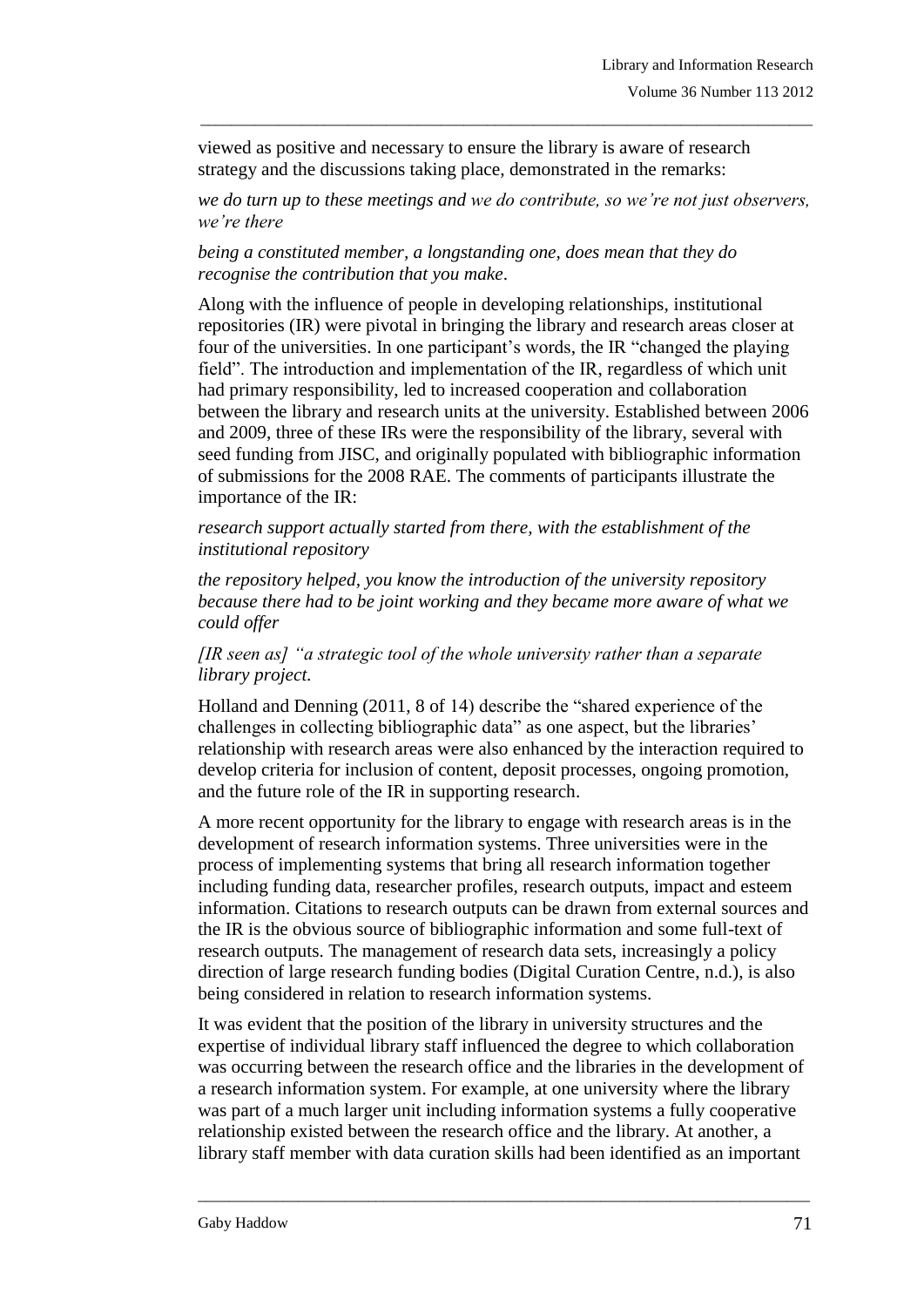member of any working group concerned with the research information system. However, in two cases the way in which content entered the IR is going to change, which in turn could affect the amount of content (metadata and/or fulltext) and has the potential to undo much of the work promoting the IR to academics.

\_\_\_\_\_\_\_\_\_\_\_\_\_\_\_\_\_\_\_\_\_\_\_\_\_\_\_\_\_\_\_\_\_\_\_\_\_\_\_\_\_\_\_\_\_\_\_\_\_\_\_\_\_\_\_\_\_\_\_\_\_\_\_\_\_\_\_\_\_\_\_\_\_\_\_\_\_\_\_

### **4.4 Collections and Services**

An increased research focus has implications for collections and services that are not always appreciated by senior management at the universities. All the libraries involved in the study faced funding constraints each year and were acutely aware of the need to think creatively to reduce the pressure on building collections, usually related to the ongoing commitment for journals and databases. In the past, several libraries had been successful in arguing for additional resources, but these were most often a one-off allocation. If the allocation was for subscriptions it meant the library had to find the funding from its own limited budget in subsequent years, leading to cuts elsewhere. Support for acquiring new resources has come from the research office at a number of the universities and this illustrates another perspective on the issue of collection development; that the increased research focus presents an opportunity for the library to present its case to senior managers for additional funding for research resources.

When the participants were discussing resources, it was clear that making a distinction between teaching and research resources was not easy. As one participant commented "it's rather simplistic to view the collections of journals as research usage only". One library had examined research support in 2004, conducting a study that sought to determine the information resources needs of academics in the context of research-informed teaching (Wakeham & Garfield, 2005). In order to manage budgets and meet the needs of the teaching and research activities, the participants referred to issues, such as:

### *faculties must ensure that resources required for research and learning and teaching overlap as much as possible*

*we needed some assistance and guidance from that senior team to say do we take money from the undergraduates to support researchers or will there be more money on the table*.

Teaching remains the primary source of funding for the universities, and as one participant noted, maintaining student satisfaction is "critical to the university, so still we would have to prioritise that our students have enough resources as well as the researchers". The importance of the National Student Survey was mentioned by participants or included in the documents gathered from five of the libraries, and its connection with the library is illustrated in the comment, "the library was seen very much associated with students teaching and learning".

As well as annual reviews of resource use, all the libraries relied on inter-library loans to meet the needs of academics; the cost of which was either subsidised or wholly absorbed by the library. Participants from two libraries mentioned initiatives that involved substituting journal subscriptions with fast-tracked interlibrary loans on a just-in-time basis. One library was also supplementing this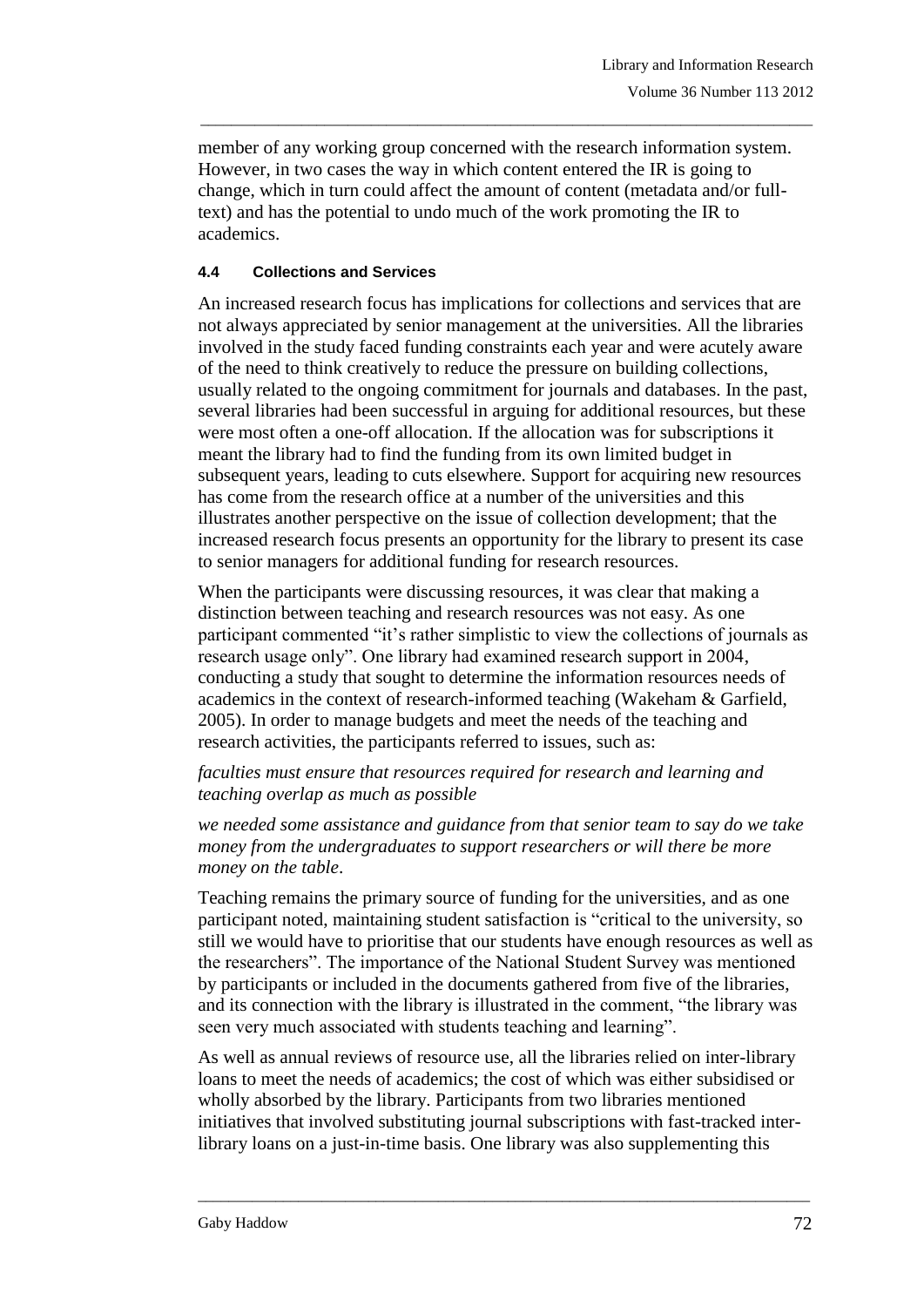service by setting up table-of-contents alerts for academics requesting new journal subscriptions. The phrase used by two participants, "value for money", is indicative of senior management's expectations of the library and library staff expectations of their resources.

\_\_\_\_\_\_\_\_\_\_\_\_\_\_\_\_\_\_\_\_\_\_\_\_\_\_\_\_\_\_\_\_\_\_\_\_\_\_\_\_\_\_\_\_\_\_\_\_\_\_\_\_\_\_\_\_\_\_\_\_\_\_\_\_\_\_\_\_\_\_\_\_\_\_\_\_\_\_\_

While much of the discussion about collections revolved around electronic resources and the more general observation that their increased availability led to new research support activities, the role of special collections was also raised. Two of the universities had acquired valuable archival collections, in print and other media, in discipline areas that had a strong tradition of research. These collections were seen as serving two purposes in research support activities; firstly, they provided an excellent resource for researchers currently working at the university and secondly, they attracted researchers from elsewhere.

Library services specifically designed to support research included training sessions, dedicated websites and personal assistance. The opportunity to embed library sessions in existing programs, such as those for research students, was viewed as an important target because of the extended reach they provided. In one form or another, most of the libraries had some success in contributing to these programs. Reference management, database searching and publishing were the topics most frequently mentioned as workshop sessions delivered by the libraries either as part of a university-wide program or their own programs.

When the Research Excellence Framework (REF) was in the early stages of development there was a significant role for bibliometrics and this in turn highlighted library expertise and citation resources. The use of bibliometrics in the REF has subsequently been diluted; however the initial discussion did impact on the libraries, as one participant commented:

*recognition of what the library could do was given a boost when the REF was first announced and it took over from the RAE and there was this whole concept of bibliometrics*.

Bibliometrics was discussed by the research office participants, in term of:

*even in those areas where the REF themselves are not using citations, I think that we may well want to use citations ourselves*

*although the bibliometrics side of it has quietened slightly, it is still going to be there*.

Despite the raised profile of bibliometrics and citation databases, several participants expressed doubts about the adequacy of staff expertise to provide services involving bibliometrics, with one declaring: "to be honest I think we are in denial about it".

A particularly innovative approach to research support services taken at one university involved conducting literature searches for researchers who logged an expression of interest to a system managing grant applications. No direct contact was made with the researcher, but they would receive, along with other research office information, a list of resources that might be of use and a brief note that further assistance was available from the library. Personal assistance from library staff, often through a liaison role or position, and specialist knowledge such as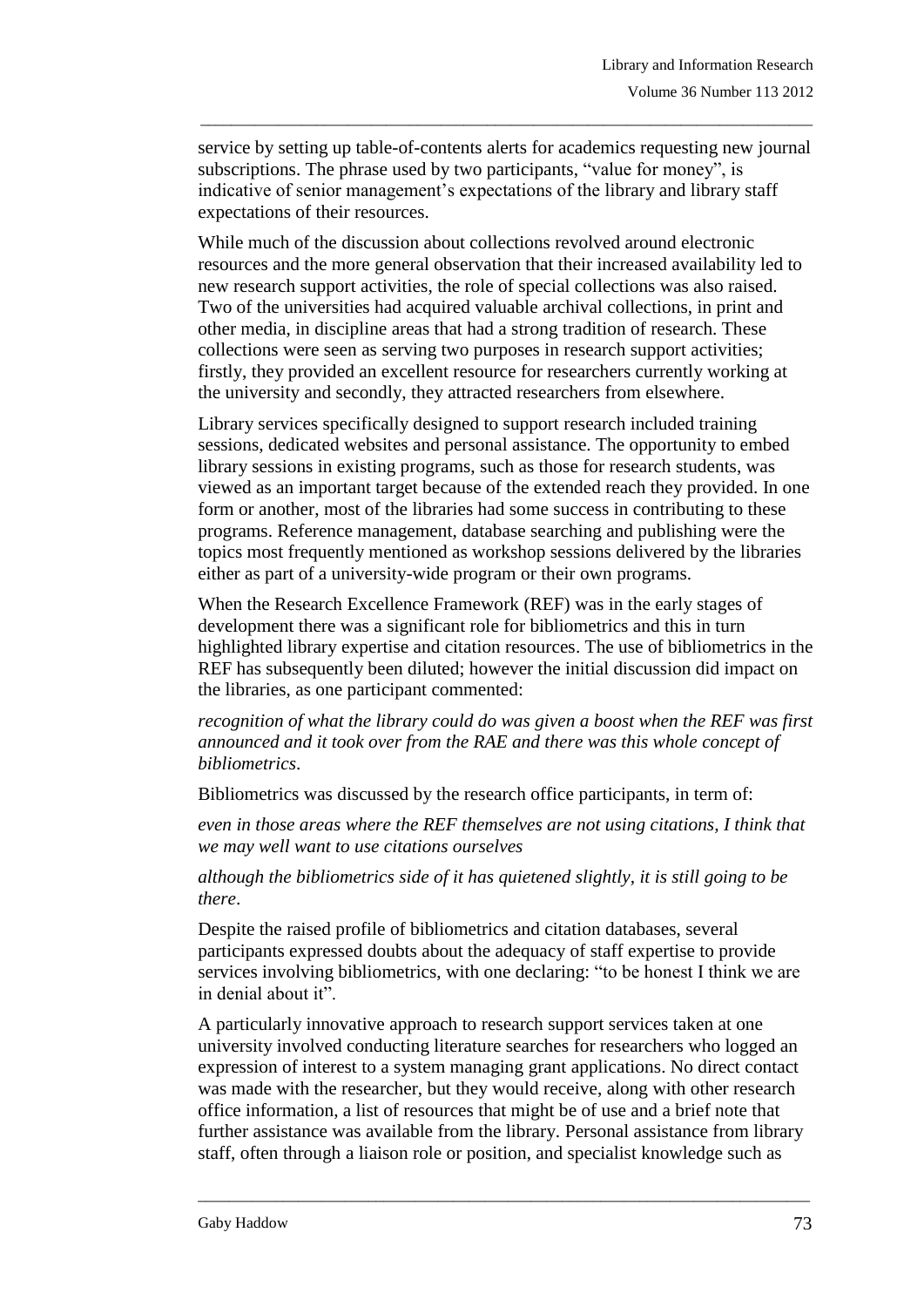copyright and IR processes were common to all the libraries. In addition, several of the participants had been involved in research projects at their university, either through collaborations with academics or conducting library-based studies. Others, while recognising the constraints, would have appreciated more opportunities to undertake research or participate in activities that developed their professional skills. There were also references to an intangible role in research support and that is the cross-faculty and institutional knowledge library staff gain in their day-to-day contact with researchers. In the words of a participant, the library is "seen, I think, as … kind of neutral" and another suggested there was:

\_\_\_\_\_\_\_\_\_\_\_\_\_\_\_\_\_\_\_\_\_\_\_\_\_\_\_\_\_\_\_\_\_\_\_\_\_\_\_\_\_\_\_\_\_\_\_\_\_\_\_\_\_\_\_\_\_\_\_\_\_\_\_\_\_\_\_\_\_\_\_\_\_\_\_\_\_\_\_

*an opportunity … for libraries to provide some kind of network where you link everyone based on their interests and experience and work and research*.

At the same time, participants were aware of the obstacles they faced in achieving this role because "there are a lot of networks going on between researchers which completely omit libraries".

#### **4.5 Future of research support**

The interview discussions about research support in the past and present inevitably touched on issues that might influence the role of libraries in providing this support in the future. A number of common threads were evident in the data, including: the skills and expertise of library staff; the 'new' academic and their relationship with libraries; and the impact of changes to UK higher education policy.

Combined with an increased research focus at the universities are the unrelenting advances in technology, changing how researchers work and how services and resources are managed by libraries. Some participants indicated that library staff are struggling with the volume of information that comes with this combination. One participant noted "we all spend a lot of time keeping up-to-date" and speculated that there may come a time "where we need a dedicated research team and … a learning and teaching team". Another concern related to the skills of long-standing library staff, whose primary role was to support teaching, as a participant remarked: "up to now yes, we were teaching focused, we were very focused on information literacy and getting all the undergraduates all the skills, trying to get in there in the first year". There were comments relating to out-dated modes of searching (Boolean logic), viewed as irrelevant to library users, and the willingness of staff to extend their skills. It was suggested that library education has a role in equipping new librarians with skills relating to research in order to "try and match up researchers' needs, things like data management", with a recognition that some library staff find "research a bit intimidating perhaps and bit kind of impenetrable".

As these universities have sought to build their research base, new academics with different ways of working and with different expectations of them are being appointed. As one participant commented:

*the young early career researchers see things in a slightly different way. They …have been hired [to] produce research, they will do the teaching, their research will influence their teaching and that's the way it will work*.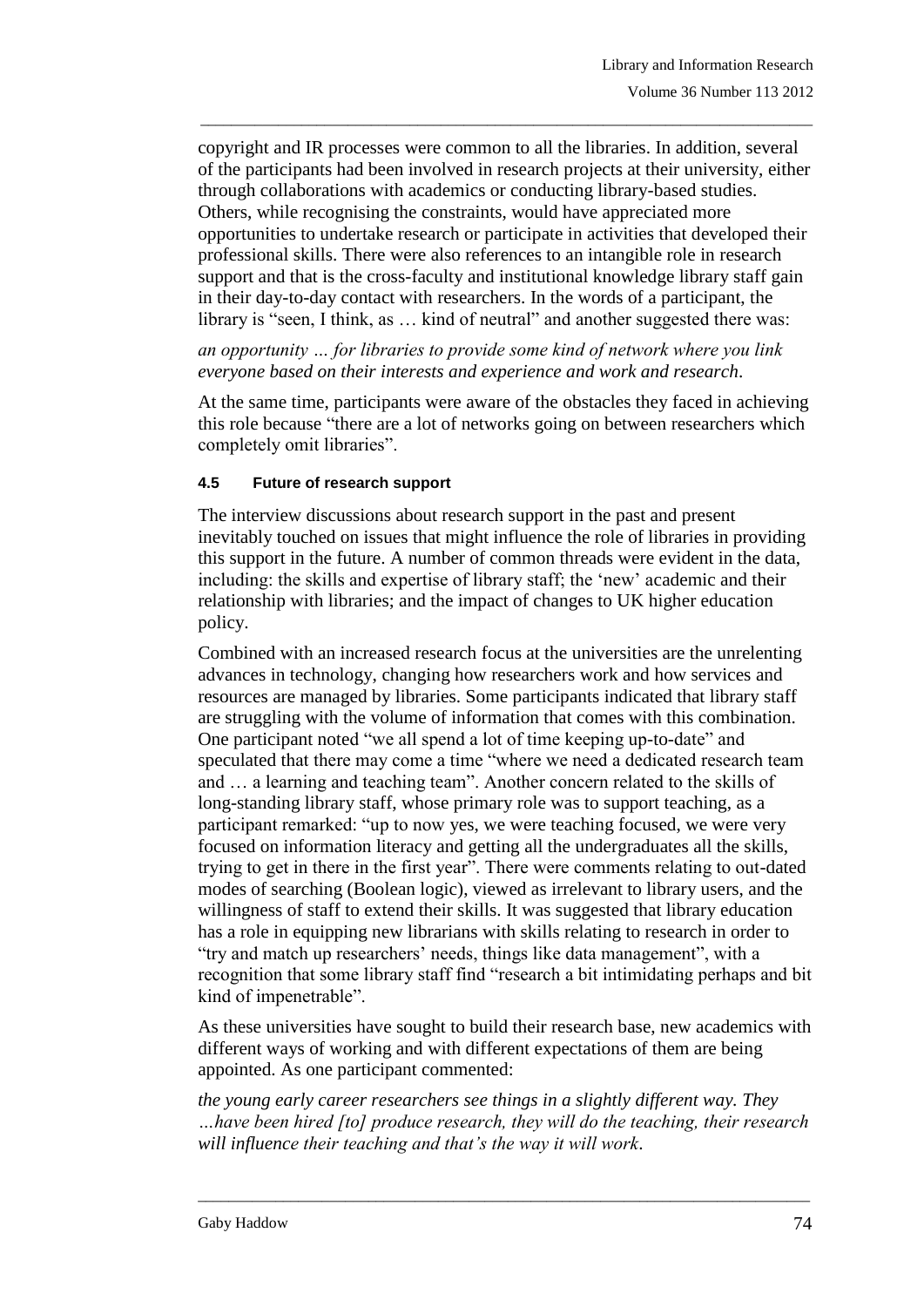These new researchers appear to be less reliant upon the library for advice and assistance, a perception illustrated in the following:

\_\_\_\_\_\_\_\_\_\_\_\_\_\_\_\_\_\_\_\_\_\_\_\_\_\_\_\_\_\_\_\_\_\_\_\_\_\_\_\_\_\_\_\_\_\_\_\_\_\_\_\_\_\_\_\_\_\_\_\_\_\_\_\_\_\_\_\_\_\_\_\_\_\_\_\_\_\_\_

*traditionally, [we] have had a very good relationship with our academics. You know, they kind of hand their students over to us and say the library will do it, whereas some of these new ones … have a much more distant relationship with the library*

*they don't see the reason why they should make additional effort to visit the library and learn the databases*

*a few young researchers… don't realise there is any input from the library at all*.

In the opinion of one participant, information technology is largely responsible for these transformations seen between long-established academics and the recent recruits, who are "more self-sufficient because of the electronic resources, and it's all desk-based".

A great deal of work is taking place at each of the universities as they move towards the REF in 2014, including the establishment of working groups, trial REFs and UoA case studies, as one participant expressed it "to see if they are REF-able". At the same time there is uncertainty about funding in the future for teaching activities, which has the potential to impact on the libraries' budget. Comments such as those below reveal these concerns:

*first of all recruiting students and then retaining students and also with the increased fees and the importance attached to the national student survey*

*we don't quite know the impact of the fee change of 2012 is going to be*

*I* would say funding is a bit of a concern for all universities in the UK at the *moment*

*the next few years are going to be quite challenging with the way that our funding is in the UK*.

As the universities meet these challenges, and while remaining focused on increasing research, the libraries will face some difficult decisions in relation to their collections and services. A remark by one participant on this issue may very well reflect the position of the others:

*however well [the University] does in the REF, we'll still be an institution whose income is brought in by students and… it must not lose out*.

Research funding in the future will be tied to research data management, and as a participant said: "data management is going to be quite big". Although data management requirements are a relatively recent initiative of the major research funding agencies, a number of the libraries were already involved in discussions, working groups, and the selection of systems to manage research data. Implementation, ongoing management, promotion and assistance in using the systems may become the partial responsibility of library staff in collaboration with research office personnel. This will necessitate the development of skills, as one participant forecast "training all subject librarians in the repository and raising awareness of research data management". Perhaps optimistically, a participant from the research office discussing research data and future REFs stated: "next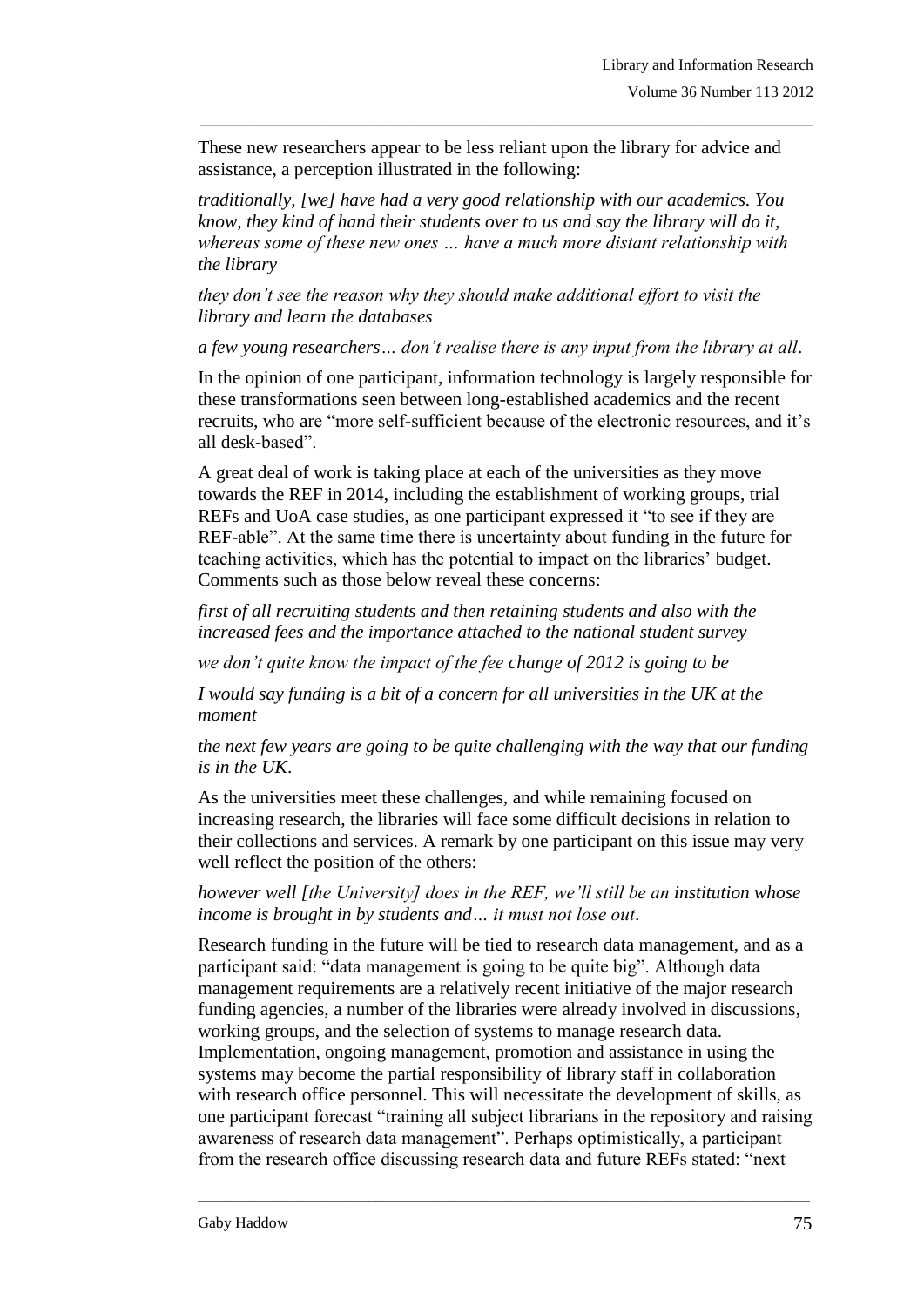time around, when will it be around 2019, our researchers will all have been trained in proper data management, they will never have lost anything".

\_\_\_\_\_\_\_\_\_\_\_\_\_\_\_\_\_\_\_\_\_\_\_\_\_\_\_\_\_\_\_\_\_\_\_\_\_\_\_\_\_\_\_\_\_\_\_\_\_\_\_\_\_\_\_\_\_\_\_\_\_\_\_\_\_\_\_\_\_\_\_\_\_\_\_\_\_\_\_

### **5 Discussion**

Spanning a number of themes that emerged from this study was the importance of the institution (its processes and structures) in any discussion relating to research support offered by libraries. The focus of libraries has moved away from collections, although managing them and ensuring effective access to resources remains a significant issue. Instead, libraries have been involved in increased collaboration and cooperation with other units in their institution through institution-wide initiatives, such as an institutional repository. As research data management assumes a higher profile in the institutions, this too can provide opportunities for collaboration between the library and other units.

Moving outside the library walls, its physical space for collections, services and staff, has been occurring for many years as libraries have recognised the necessity of engaging with academic and administration colleagues. The introduction of electronic resources was in part responsible as researchers were no longer compelled to visit the library to consult resources. There is concern about how this will play out in the future, noted in earlier reports and expressed by participants in this study, as younger researchers join the academic workforce. Deem (2010), discussing aspects of management, points to the importance of 'academic credibility' to gain respect from academics. For libraries to achieve this, their staff will need to display expertise and skills that are not only respected but needed by researchers.

The learning and teaching imperatives of the participating institutions impact on the financial and staff resources available to provide research support. With the introduction of higher student fees for the 2012/13 academic year (HM Treasury, 2010), trebling that of previous years, the institutions are anxious about learning and teaching revenue in the coming years. It is highly likely that any reduction will flow on to the libraries, which would affect their capacity to maintain current services and collections. In this climate, ensuring students evaluate their university experience positively in the National Student Survey and the increased focus on research activities will be difficult to balance.

Individuals, whether by dint of their position or their personality, can make a difference in research support activities undertaken by the library. Whether it is a new VC with a remit to increase research output, a researcher who champions the library or a library staff member with the skills and expertise to engage and collaborate with researchers, an opportunity to raise the profile of the library in research support presents itself. As this paper illustrates, there are various ways libraries can develop relationships and implement research support services when pursuing these opportunities, but they have to consider how they proceed. Advances in technology, changes in government and funding agency policies, and the sheer volume of information can be overwhelming and there is a point at which the expertise and skills required to deliver services across teaching/learning and research, a role required of many library staff, is beyond the capacity of an individual. The creation of additional specialist positions may be required in the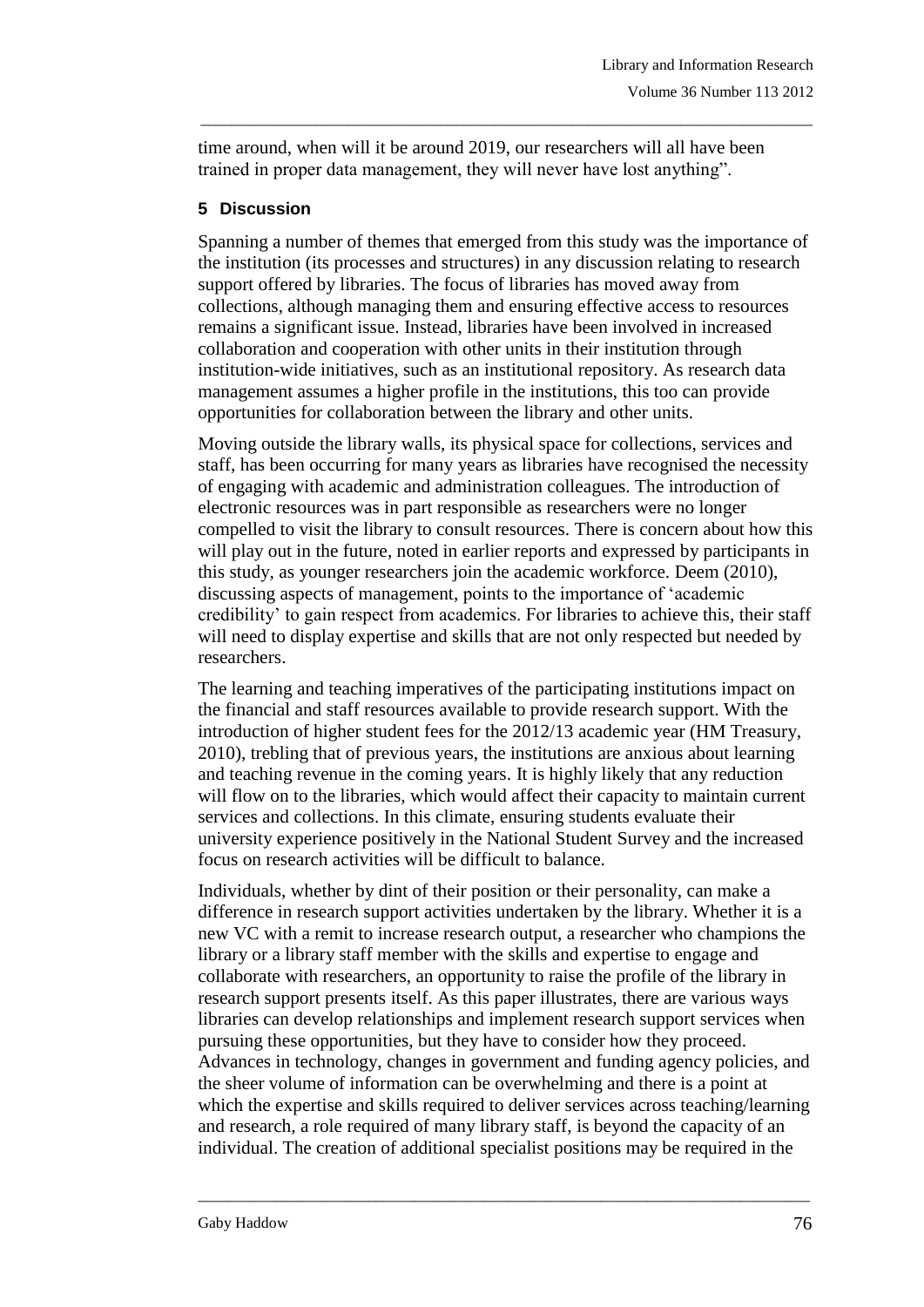future and while this is already occurring in some libraries, the findings indicate there are skill sets, such as bibliometrics and data management and curation, which are still under-developed.

\_\_\_\_\_\_\_\_\_\_\_\_\_\_\_\_\_\_\_\_\_\_\_\_\_\_\_\_\_\_\_\_\_\_\_\_\_\_\_\_\_\_\_\_\_\_\_\_\_\_\_\_\_\_\_\_\_\_\_\_\_\_\_\_\_\_\_\_\_\_\_\_\_\_\_\_\_\_\_

Qualitative research methods provide a depth of understanding about a topic that goes beyond the findings available using a quantitative approach. The semistructured interviews, transcription and data analysis involved are time-consuming and require a level of immersion in the data that is vastly different to administering a questionnaire with some open questions. As a result, the scale of qualitative research is generally limited to smaller samples. In addition, the findings of this type of study may veer away from the initial research objectives. That was certainly the case in this instance, where little evidence of the costs incurred in providing research support was found. On the other hand, important issues were raised that far exceeded the expectations of the study. Conducting qualitative research is both challenging and satisfying at different stages; from establishing a convivial atmosphere during the interviews, through repeated reading and summarising of data, to gaining participants' feedback on the research findings. Ultimately it is a rewarding experience which enables the participants' words to speak, individually and as a group, to the themes that emerged from the research.

### **6 Conclusions**

Returning to the primary aim of this study, there are a number of findings which can inform Australian academic libraries in the delivery of research support in a research assessment environment. The implications for their practices include the importance of identifying institution-wide strategies and people that present opportunities for the library to effectively engage in research support activities. Within this point is the imperative to find a way to develop relationships with younger researchers; a problem recognised but currently not resolved. Also, opportunities to collaborate in the development of research information systems by demonstrating the value of skills and expertise residing in the library are key to raising its profile in the institution. This may require restructures and perhaps the creation of positions to carry out specialised services that can feed into research support activities; it will almost certainly involve developing skills in some areas. One such area is in data management and curation, and another is in bibliometrics.

While the funding for and management of electronic resources is primary in providing collections that support research, libraries should not lose sight of the value of special and archival collections. Collections of this type contribute to the "legacy perception of library as home of knowledge" (Research Libraries UK and Research Information Network, 2011, 61) and have the potential to attract researchers to their institution. Finally, the perception of the library as a neutral or impartial player in the institution is unique and the advantages that come with this role should be nurtured to develop networks and facilitate discussions that extend the research support services already in place in many libraries.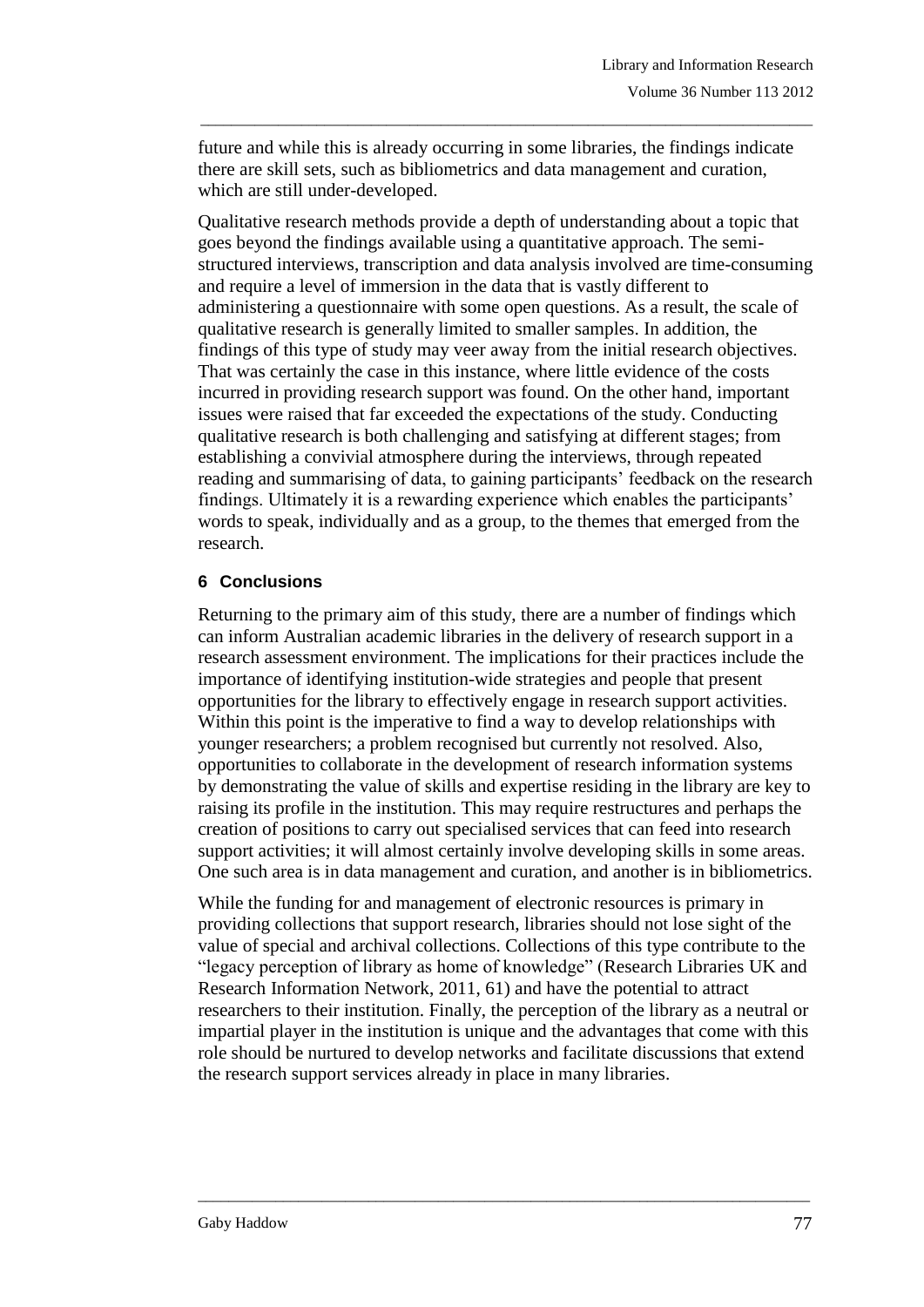### **References**

Ashworth, S. (2009). Research support at the University of Glasgow library, *SCONUL Focus*, **45**, 50-51.

Auckland, M. (2012). *Re-skilling for research*. Report commissioned by Research Libraries UK. URL:<http://www.rluk.ac.uk/files/RLUK%20Re-skilling.pdf> [accessed 19.6.12].

\_\_\_\_\_\_\_\_\_\_\_\_\_\_\_\_\_\_\_\_\_\_\_\_\_\_\_\_\_\_\_\_\_\_\_\_\_\_\_\_\_\_\_\_\_\_\_\_\_\_\_\_\_\_\_\_\_\_\_\_\_\_\_\_\_\_\_\_\_\_\_\_\_\_\_\_\_\_\_

Ball, D. and Spencer, C. (2011). Goodbye to all that: Disintermediation, disruption and the diminishing library. *In:* Turner, C. (ed.) *Online Information 2011: Proceedings*. London: Incisive Media. 125-130. URL: <http://eprints.bournemouth.ac.uk/18935/> [accessed 18.6.12].

Bradbury, K. and Weightman, A. (2010). Research support at Cardiff University Library, *SCONUL Focus*, **50**, 65-70.

Bradley, J. (1993). Methodological issues and practices in qualitative research, *The Library Quarterly*, **63**(4), 431-449.

CIBER (2008). *Information behaviour of the researcher of the future*. A CIBER briefing paper. University College London. URL: [http://www.jisc.ac.uk/media/documents/programmes/reppres/gg\\_final\\_keynote\\_1](http://www.jisc.ac.uk/media/documents/programmes/reppres/gg_final_keynote_11012008.pdf) [1012008.pdf](http://www.jisc.ac.uk/media/documents/programmes/reppres/gg_final_keynote_11012008.pdf) [accessed 18.6.12].

CIBER (2010). *Research support services in UK universities*. Report commissioned by Research Information Network. URL: [http://rinarchive.jisc](http://rinarchive.jisc-collections.ac.uk/our-work/using-and-accessing-information-resources/research-support-services-what-services-do-resear)[collections.ac.uk/our-work/using-and-accessing-information-resources/research](http://rinarchive.jisc-collections.ac.uk/our-work/using-and-accessing-information-resources/research-support-services-what-services-do-resear)[support-services-what-services-do-resear](http://rinarchive.jisc-collections.ac.uk/our-work/using-and-accessing-information-resources/research-support-services-what-services-do-resear) [accessed 18.6.12]

Deem, R. (2010). Herding the academic cats, *Perspectives: Policy and Practice in Higher Education*, **14**(2), 37-43.

Digital Curation Centre (n.d.). *Overview of funders' data policies*. URL: <http://www.dcc.ac.uk/resources/policy-and-legal/overview-funders-data-policies> [accessed 18.6.12].

Hanson, T. (1995). The role of academic libraries in supporting research, *The New Review of Information and Library Research*, **1**, 197-206.

HM Treasury (2010). *Spending review 2010*. Executive summary. URL: [http://cdn.hm-treasury.gov.uk/sr2010\\_summary.pdf](http://cdn.hm-treasury.gov.uk/sr2010_summary.pdf) [accessed 18.6.12].

Holland, M. and Denning, T. (2011). Making the repository count: Lessons from successful implementation. *In:* Dale, P., Beard, J. and Holland, M. (eds.) *University libraries and digital learning environments*. Farnham, England: Ashgate. 135-150. URL:

[http://eprints.bournemouth.ac.uk/view/author/eeec05313646e2a67af88a26208b50](http://eprints.bournemouth.ac.uk/view/author/eeec05313646e2a67af88a26208b5049.html) [49.html](http://eprints.bournemouth.ac.uk/view/author/eeec05313646e2a67af88a26208b5049.html) [accessed 18.6.12].

\_\_\_\_\_\_\_\_\_\_\_\_\_\_\_\_\_\_\_\_\_\_\_\_\_\_\_\_\_\_\_\_\_\_\_\_\_\_\_\_\_\_\_\_\_\_\_\_\_\_\_\_\_\_\_\_\_\_\_\_\_\_\_\_\_\_\_\_\_\_\_\_\_\_\_\_\_\_\_

Joint Information Systems Committee (n.d.a). *Our history*. URL: <http://www.jisc.ac.uk/aboutus/history.aspx> [accessed 19.6.12].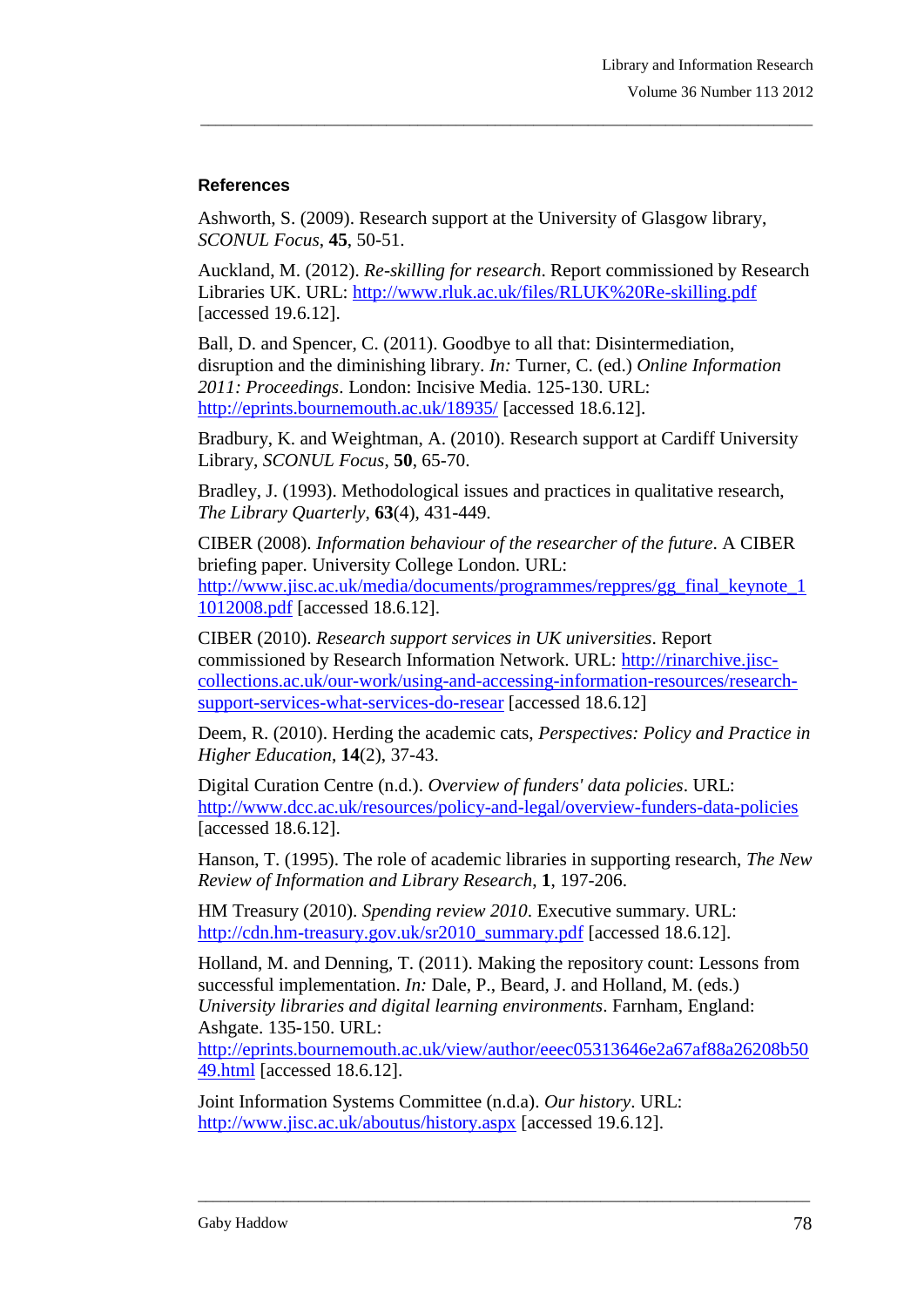Joint Information Systems Committee (n.d.b). *Research lifecycle*. URL[:http://www.jisc.ac.uk/whatwedo/campaigns/res3/jischelp.aspx#ideas](http://www.jisc.ac.uk/whatwedo/campaigns/res3/jischelp.aspx#ideas) [accessed 19.6.12].

Joint Information Systems Committee and British Library (2012). *Researchers of tomorrow*. URL: [http://www.jisc.ac.uk/publications/reports/2012/researchers-of](http://www.jisc.ac.uk/publications/reports/2012/researchers-of-tomorrow.aspx)[tomorrow.aspx](http://www.jisc.ac.uk/publications/reports/2012/researchers-of-tomorrow.aspx) [accessed 18.6.12].

\_\_\_\_\_\_\_\_\_\_\_\_\_\_\_\_\_\_\_\_\_\_\_\_\_\_\_\_\_\_\_\_\_\_\_\_\_\_\_\_\_\_\_\_\_\_\_\_\_\_\_\_\_\_\_\_\_\_\_\_\_\_\_\_\_\_\_\_\_\_\_\_\_\_\_\_\_\_\_

Kroll, S. and Forsman, R. (2010). *A slice of research life: Information support for research in the United States*. Report commissioned by OCLC Research in support of the RLG Partnership. URL: <http://www.oclc.org/research/publications/library/2010/2010-15.pdf> [accessed

18.6.12].

League of European Research Universities (2012). *Research universities and research assessment*. URL:

[http://www.leru.org/files/publications/LERU\\_PP\\_2012\\_May\\_Research\\_Assesme](http://www.leru.org/files/publications/LERU_PP_2012_May_Research_Assesment.pdf) [nt.pdf](http://www.leru.org/files/publications/LERU_PP_2012_May_Research_Assesment.pdf) [accessed 21.6.12].

Research Support Libraries Group (2003). *Final report*. HEFCE. URL: <http://www.rslg.ac.uk/final/final.pdf> [accessed 19.6.12].

Research Libraries UK and Research Information Network (2011). *Value of libraries for research and researchers*. URL: [http://rinarchive.jisc](http://rinarchive.jisc-collections.ac.uk/our-work/using-and-accessing-information-resources/value-libraries-research-and-researchers)[collections.ac.uk/our-work/using-and-accessing-information-resources/value](http://rinarchive.jisc-collections.ac.uk/our-work/using-and-accessing-information-resources/value-libraries-research-and-researchers)[libraries-research-and-researchers](http://rinarchive.jisc-collections.ac.uk/our-work/using-and-accessing-information-resources/value-libraries-research-and-researchers) [accessed 19.6.12].

Times Higher Education (2008). *RAE 2008: The results*. 18 December 2008. URL: <http://www.timeshighereducation.co.uk/story.asp?storycode=404786> [accessed 25.6.12].

Wakeham, M. & Garfield, D. (2005). Supporting both learning and research in a UK post-1992 university library: A case study, *Journal of Librarianship & Information Science,* **37**(4), 175-186.

Walliman, N. (2011). *Research methods: The basics*. Hoboken: Routledge. URL: [http://curtin.eblib.com.au](http://curtin.eblib.com.au/) [accessed 26.6.12].

Westbrook, L. (1994). Qualitative research methods: A review of major stages, data analysis techniques, and quality controls, *Library & Information Science Research,* **16**, 241-254.

\_\_\_\_\_\_\_\_\_\_\_\_\_\_\_\_\_\_\_\_\_\_\_\_\_\_\_\_\_

### **Acknowledgement**

Firstly, I would like to thank the library and research office staff who took part in this study. Their generosity in time and information sharing for the interviews, and their feedback on the draft paper is greatly appreciated. Secondly, I am grateful for the support awarded me by Curtin University to conduct the study.